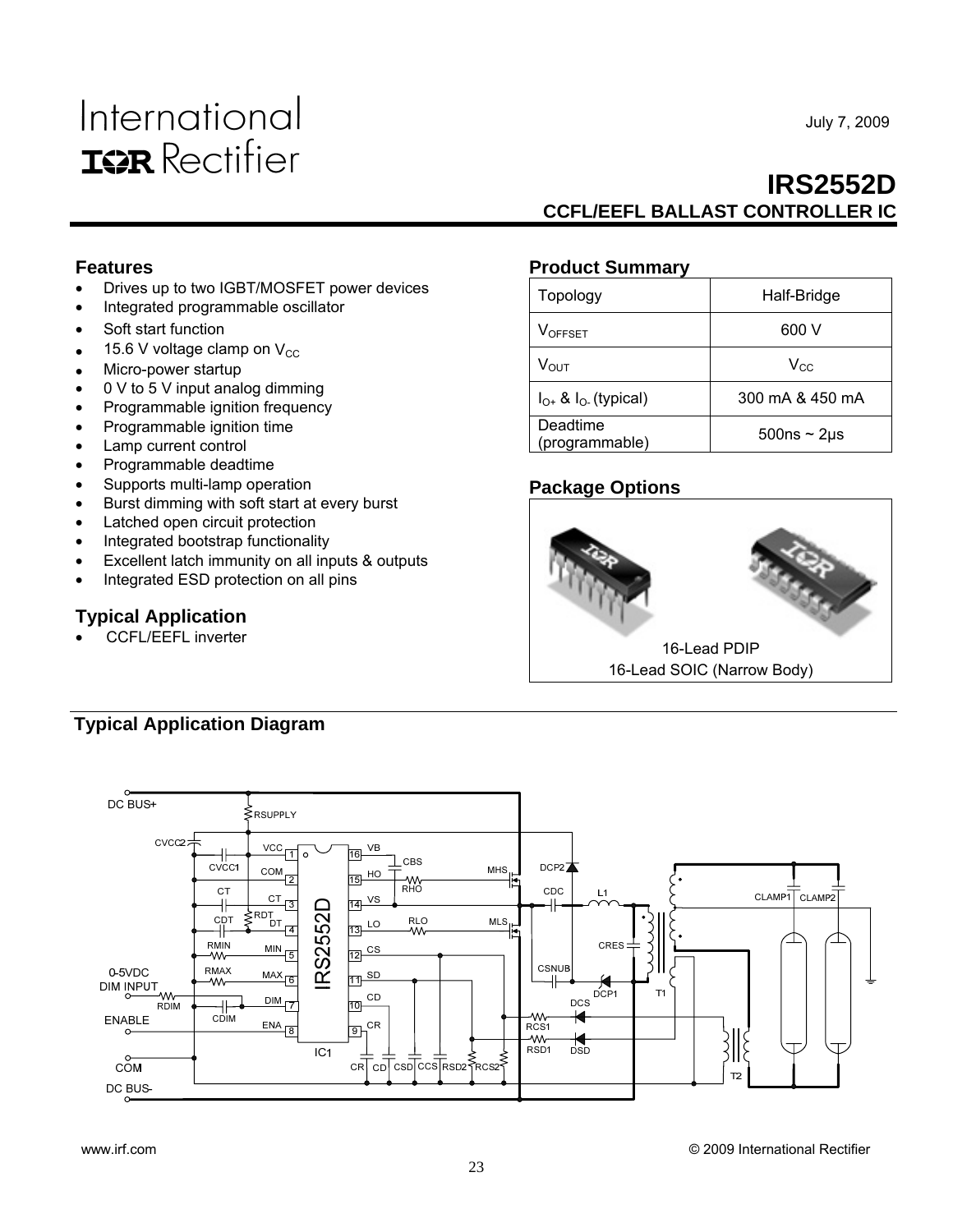# International<br>Tarkectifier

| <b>Table of Contents</b>                       | Page           |
|------------------------------------------------|----------------|
| <b>Typical Application Diagram</b>             | 1              |
| <b>Qualification Information</b>               | $\overline{4}$ |
| Absolute Maximum Ratings                       | 5              |
| <b>Recommended Operating Conditions</b>        | 6              |
| <b>Electrical Characteristics</b>              | 7              |
| Functional Block Diagram                       | 10             |
| <b>Lead Definitions</b>                        | 12             |
| Lead Assignments                               | 13             |
| State Diagram                                  | 14             |
| Application Information and Additional Details | 15             |
| Package Details                                | 29             |
| Part Marking Information                       | 30             |
| Ordering Information                           | 32             |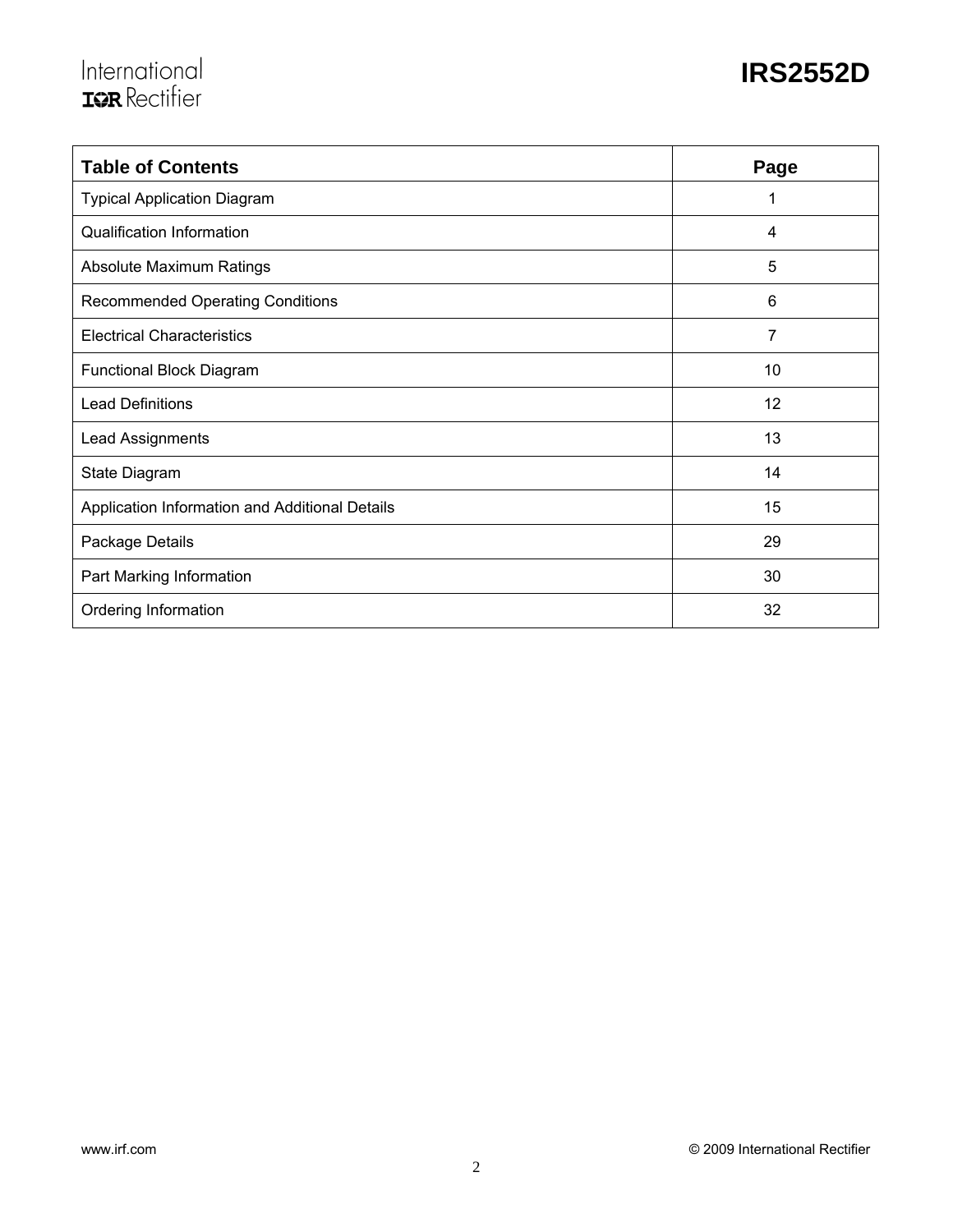



### **Description**

The IRS2552D incorporates a high voltage half-bridge gate driver with a front end that incorporates full control functionality for CCFL/EEFL ballasts. Includes a programmable ignition and supports dimming via analog or PWM control voltage. HVIC and latch immune CMOS technologies enable ruggedized monolithic construction. The output driver features a high pulse current buffer stage designed for minimum driver cross-conduction. Noise immunity is achieved with low di/dt peak of the gate drivers, and with an undervoltage lockout hysteresis of approximately 1 V. The IRS2552D also includes protection features for over-current and over-voltage of the lamps.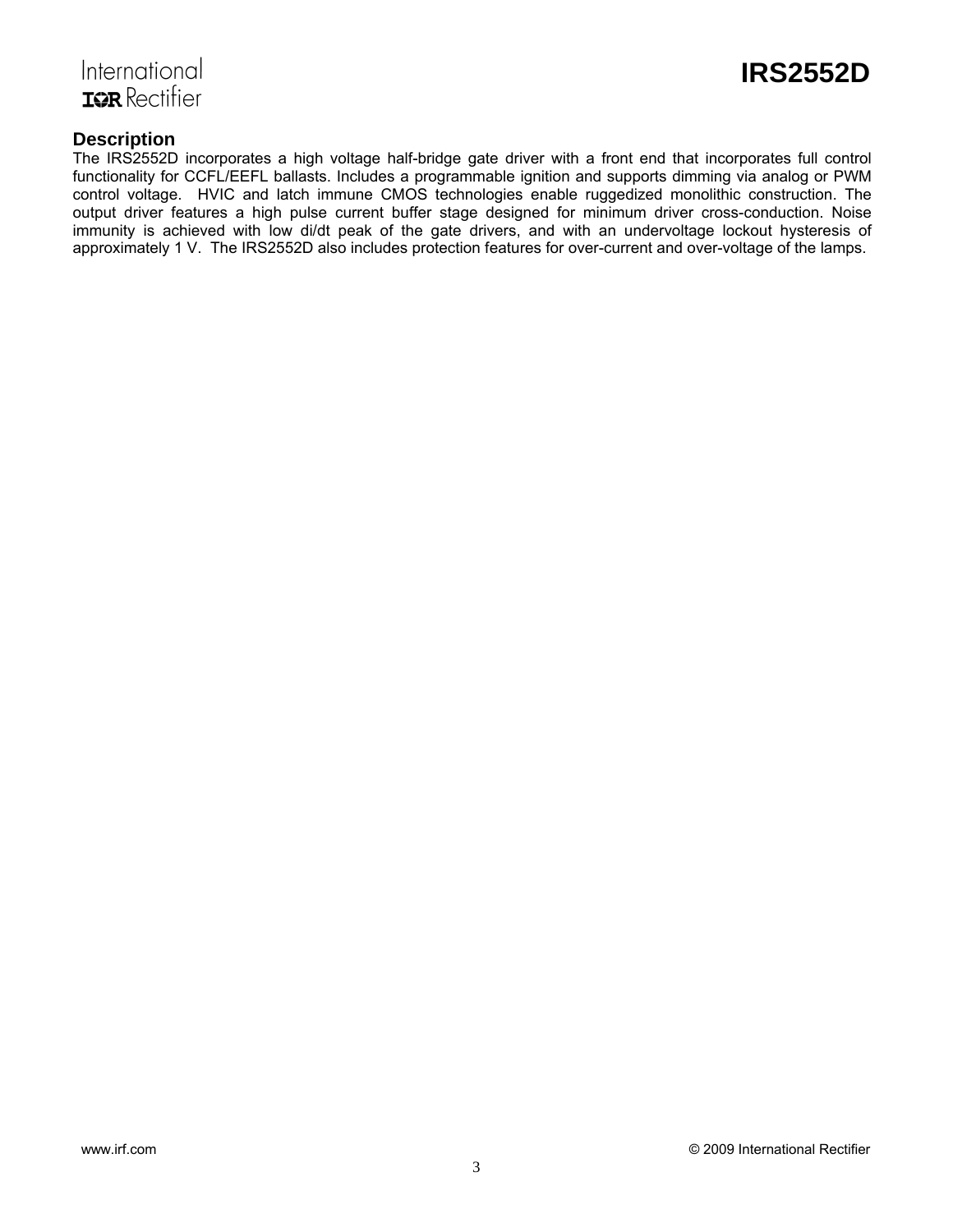## **Qualification Information**†

|                                   |               | Industrial <sup>††</sup>               |                                                                |  |  |
|-----------------------------------|---------------|----------------------------------------|----------------------------------------------------------------|--|--|
|                                   |               | (per JEDEC JESD 47E)                   |                                                                |  |  |
| <b>Qualification Level</b>        |               |                                        | Comments: This family of ICs has passed JEDEC's                |  |  |
|                                   |               |                                        | Industrial qualification. IR's Consumer qualification level is |  |  |
|                                   |               |                                        | granted by extension of the higher Industrial level.           |  |  |
|                                   |               | SOIC <sub>16</sub>                     | $MSL3^{\dagger\dagger\dagger}$                                 |  |  |
| <b>Moisture Sensitivity Level</b> |               |                                        | (per IPC/JEDEC J-STD-020C)                                     |  |  |
|                                   |               | PDIP <sub>16</sub>                     | Not applicable                                                 |  |  |
|                                   |               |                                        | (non-surface mount package style)                              |  |  |
|                                   | Machine Model | Class C                                |                                                                |  |  |
| <b>ESD</b>                        |               | (per JEDEC standard EIA/JESD22-A115-A) |                                                                |  |  |
|                                   |               | Class 3A                               |                                                                |  |  |
| Human Body Model                  |               | (per EIA/JEDEC standard JESD22-A114-B) |                                                                |  |  |
| <b>IC Latch-Up Test</b>           |               | Class I, Level A                       |                                                                |  |  |
|                                   |               | (per JESD78A)                          |                                                                |  |  |
| <b>RoHS Compliant</b>             |               |                                        | Yes                                                            |  |  |

† Qualification standards can be found at International Rectifier's web site http://www.irf.com/

†† Higher qualification ratings may be available should the user have such requirements. Please contact your International Rectifier sales representative for further information.

††† Higher MSL ratings may be available for the specific package types listed here. Please contact your International Rectifier sales representative for further information.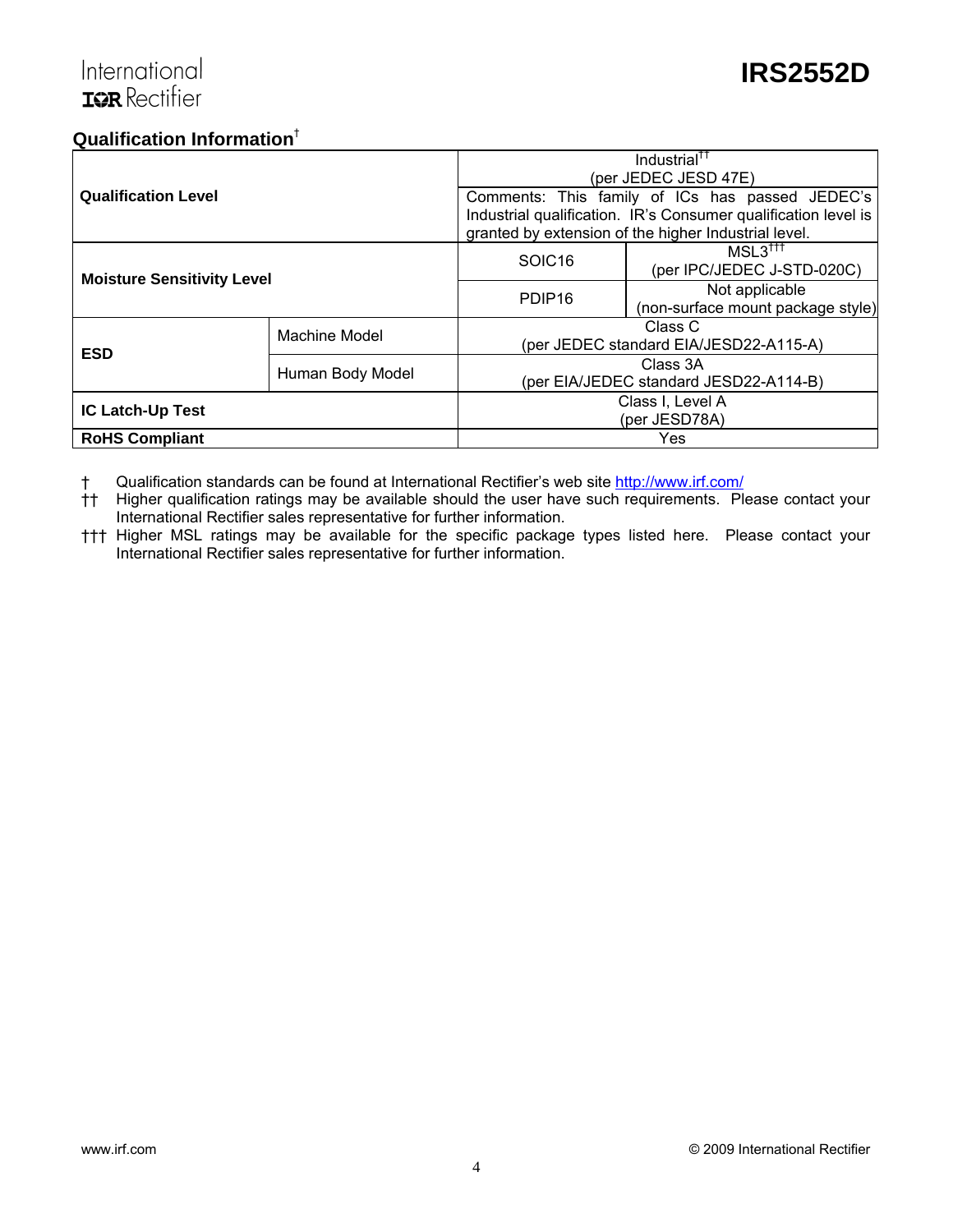### **Absolute Maximum Ratings**

Absolute maximum ratings indicate sustained limits beyond which damage to the device may occur. All voltage parameters are absolute voltages referenced to COM, all currents are defined positive into any lead. The thermal resistance and power dissipation ratings are measured under board mounted and still air conditions.

| <b>Symbol</b>           | <b>Definition</b>                                                                  |          | Min.              | Max.                  | <b>Units</b> |
|-------------------------|------------------------------------------------------------------------------------|----------|-------------------|-----------------------|--------------|
| $V_B$                   | High-side floating supply voltage                                                  |          | $-0.3$            | 625                   |              |
| $V_{\rm S}$             | High-side floating supply offset voltage                                           |          | $V_R$ - 25        | $V_{\rm B}$ + 0.3     |              |
| $\mathsf{V}_\mathsf{H}$ | High-side floating output voltage                                                  |          | $V_{\rm s} - 0.3$ | $V_{B}$ + 0.3         |              |
| $V_L$                   | Low-side output voltage                                                            |          | $-0.3$            | $V_{\rm CC}$ + 0.3    |              |
| $V_{CO}$                | VCO pin voltage                                                                    |          | $-0.3$            | $V_{\text{CC}} + 0.3$ |              |
| $V_{CT}$                | C <sub>T</sub> pin voltage                                                         |          | $-0.3$            | $V_{\rm CC}$ + 0.3    |              |
| $V_{DT}$                | DT pin voltage                                                                     |          | $-0.3$            | $V_{\text{CC}} + 0.3$ | $\vee$       |
| <b>MIN</b>              | MIN pin voltage                                                                    |          | $-0.3$            | $V_{\rm CC}$ + 0.3    |              |
| <b>DIM</b>              | DIM pin voltage                                                                    |          | $-0.3$            | $V_{\text{CC}} + 0.3$ |              |
| CR                      | CR pin voltage                                                                     |          | $-0.3$            | $V_{\rm CC}$ + 0.3    |              |
| CD                      | CD pin voltage                                                                     |          | $-0.3$            | $V_{\text{CC}} + 0.3$ |              |
| SD                      | SD pin voltage                                                                     |          | $-0.3$            | $V_{\text{CC}}$ + 0.3 |              |
| <b>CS</b>               | CS pin voltage                                                                     |          | $-0.3$            | $V_{\rm CC}$ + 0.3    |              |
| $I_{\rm CC}$            | Supply current                                                                     |          | ---               | 25                    | mA           |
| dV <sub>S</sub> /dt     | Allowable offset voltage slew rate                                                 |          | -50               | 50                    | V/ns         |
| $P_D$                   | Package power dissipation $@T_A \leq +25$                                          | 16L-PDIP | ---               | 1.3                   | W            |
|                         | °C<br>16L-SOIC                                                                     |          | ---               | 1.4                   |              |
|                         | 16L-PDIP<br>$R_{\Theta JA}$<br>Thermal resistance, junction to ambient<br>16L-SOIC |          | ---               | 70                    | °C/W         |
|                         |                                                                                    |          | ---               | 82                    |              |
| $T_{\rm J}$             | Junction temperature                                                               |          | -55               | 150                   |              |
| $T_S$                   | Storage temperature                                                                |          | $-55$             | 150                   | °C           |
| $T_{L}$                 | Lead temperature (soldering, 10 seconds)                                           |          | $---$             | 300                   |              |

 $\dagger$  This IC contains a voltage clamp structure between the chip  $\rm V_{cc}$  and COM which has a nominal breakdown voltage of 15.6 V. Please note that this supply pin should not be driven by a DC, low impedance power source greater than the  $V_{CLAMP}$  specified in the Electrical Characteristics section.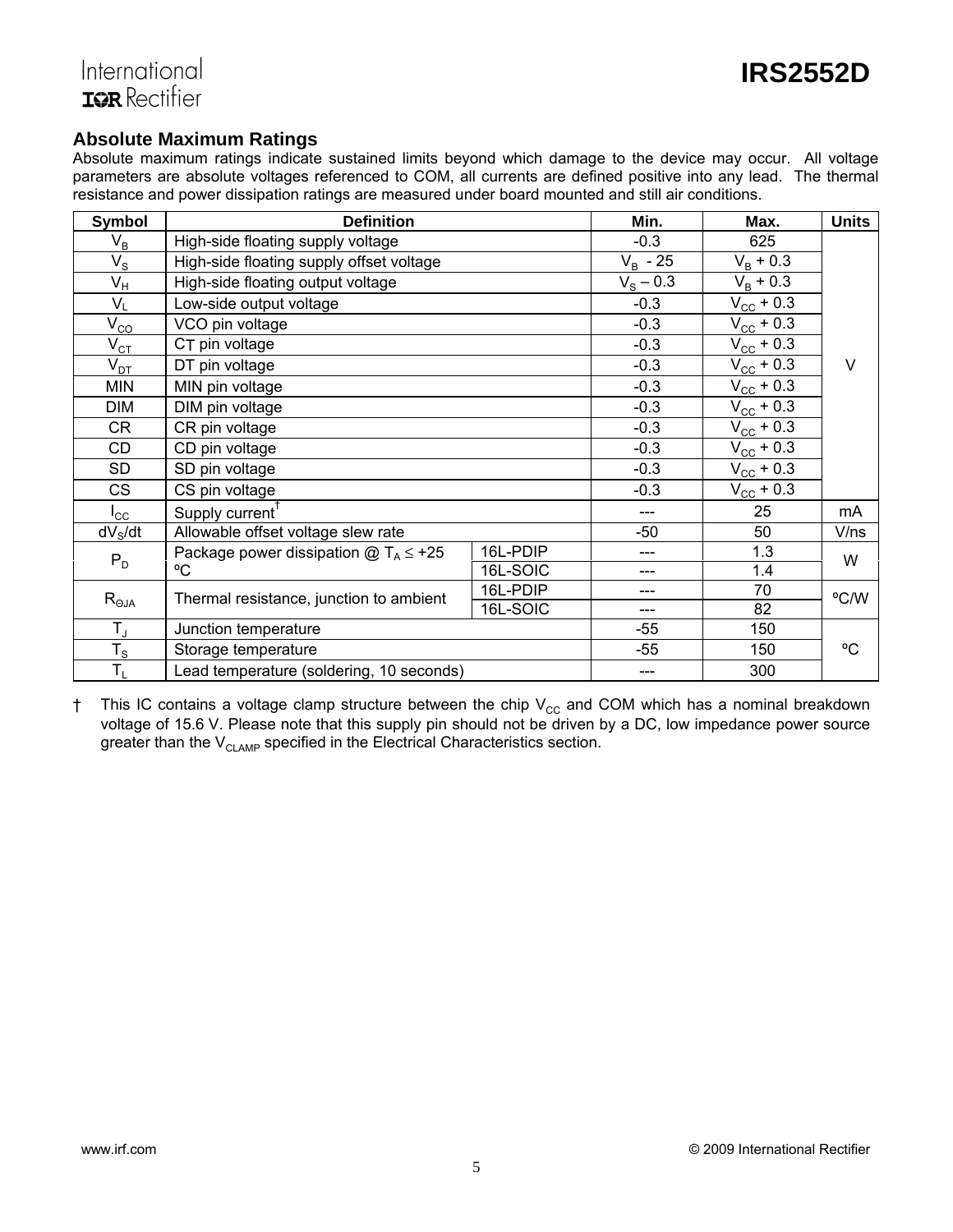# **Recommended Operating Conditions**

For proper operation the device should be used within the recommended conditions.

| Symbol                     | <b>Definition</b>                                     | Min.                   | Max.               | <b>Units</b> |
|----------------------------|-------------------------------------------------------|------------------------|--------------------|--------------|
| $\mathsf{V}_{\mathsf{BS}}$ | High-side floating supply voltage                     | $\rm V_{\rm CC}$ — 0.7 | <sup>V</sup> CLAMP |              |
| $V_{\rm S}$                | Steady-state high-side floating supply offset voltage | $-3.0$                 | 600                |              |
| $\mathsf{v}_{\mathrm{cc}}$ | Supply voltage                                        | $V_{CCUV+}$ +0.1V      | V <sub>CLAMP</sub> |              |
| $I_{\rm CC}$               | Supply current                                        |                        | 10                 | mA           |
|                            | Junction temperature                                  | -40                    | 125                | $^{\circ}C$  |

- † Care should be taken to avoid output switching conditions where the VS node flies inductively below ground by more than 5 V.
- $\ddot{\text{t}}$  Enough current should be supplied to the V<sub>CC</sub> pin of the IC to keep the internal 15.6 V zener diode clamping the voltage at this pin.

## **Recommended Component Values**

| Symbol    | <b>Component</b>       | Min. | Max. | <b>Units</b> |
|-----------|------------------------|------|------|--------------|
| $R_{MIN}$ | MIN pin resistor value | G    |      |              |
| $R_{MAX}$ | MAX pin resistor value |      |      | $k\Omega$    |
| $R_{DT}$  | DT pin resistor value  | 22   |      |              |
| $C_{T}$   | CT pin capacitor value | 330  |      | pF           |
| $C_{DT}$  | DT pin capacitor value | 47   |      |              |
| $C_R$     | CR pin capacitor value |      |      | nF           |
| $C_D$     | CD pin capacitor value |      |      |              |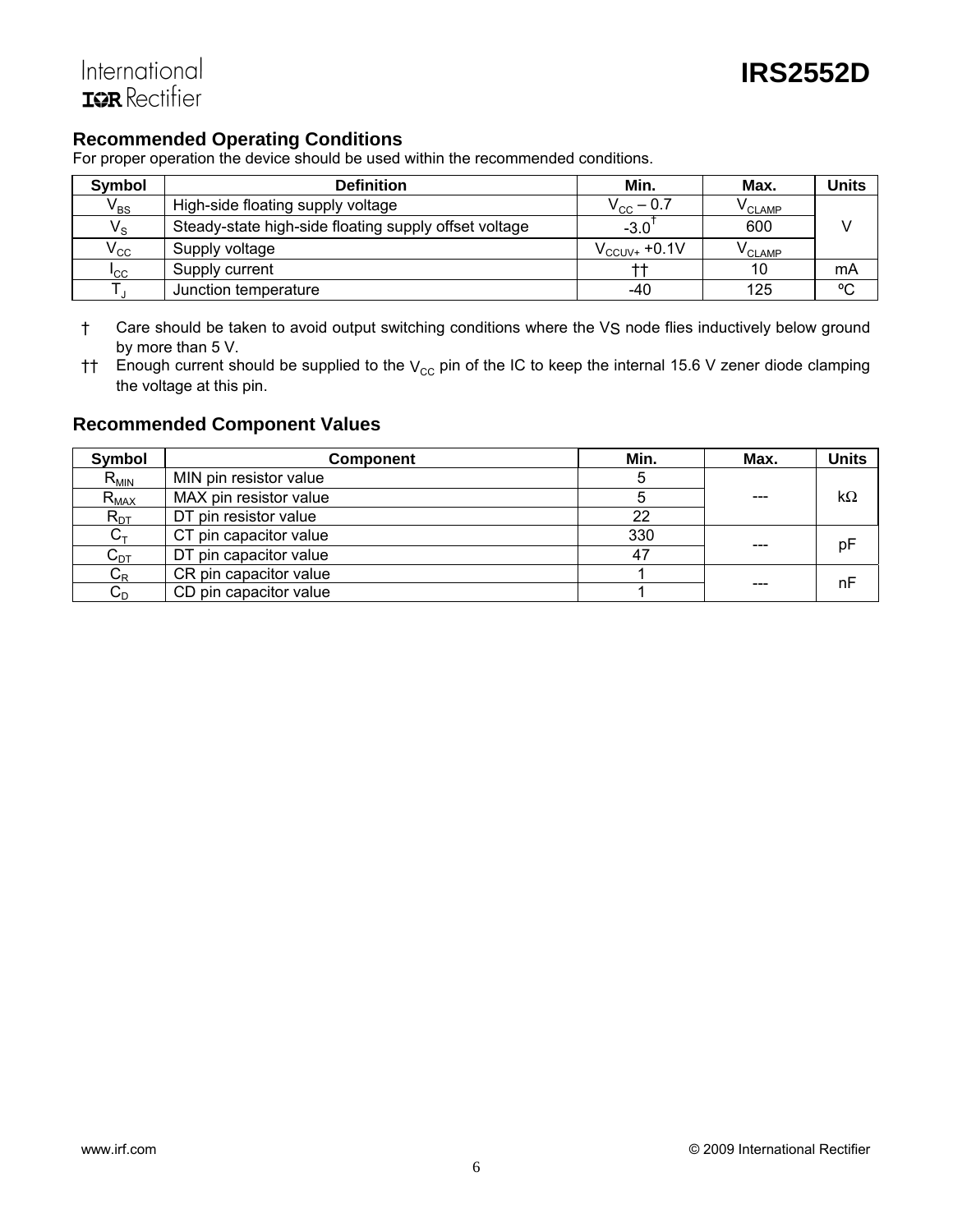# International<br>**IGR** Rectifier

## **Electrical Characteristics**

 $V_{BIAS}$  ( $V_{CC}$ ,  $V_{BS}$ ) = 14 V,  $C_T$  = 1 nF and T<sub>A</sub> = 25 °C unless otherwise specified. The input parameters are referenced to COM. The  $V_{O}$  and  $I_{O}$  parameters are referenced to COM and are applicable to the respective output leads: HO or LO.

| <b>Symbol</b>                 | <b>Definition</b>                                               | Min  | <b>Typ</b>   | <b>Max</b> | <b>Units</b> | <b>Test Conditions</b>                                    |
|-------------------------------|-----------------------------------------------------------------|------|--------------|------------|--------------|-----------------------------------------------------------|
|                               | <b>Low Voltage Supply Characteristics</b>                       |      |              |            |              |                                                           |
| $V_{CCUV^+}$                  | Rising $V_{\text{cc}}$ undervoltage lockout threshold           | 9.5  | 10.5         | 11.5       |              |                                                           |
| $V_{\text{CCUV}}$             | Falling $V_{cc}$ undervoltage lockout threshold                 | 8.5  | 9.5          | 10.5       | V            | N/A                                                       |
| $V_{\text{CCUVHYS}}$          | V <sub>cc</sub> undervoltage lockout hysteresis                 | 0.5  | $\mathbf{1}$ | 1.5        |              |                                                           |
| l <sub>QCCUV</sub>            | Micropower startup $V_{cc}$ supply current                      | ---  | 300          | 350        | μA           | $V_{CC}$ = $V_{CCUV+}$<br>-100 mV rising                  |
| $I_{\text{QCC}}$              | Quiescent $V_{\text{cc}}$ supply current                        | ---  | 4.0          | 4.5        |              | $R_{MIN}$ = 12 k $\Omega$ , RUN<br>MODE CT = $0V$         |
| <b>I</b> QCCFLT               | $V_{\text{CC}}$ supply current                                  | ---  | 0.9          | 1.3        | mA           | Fault mode                                                |
| $I_{\text{CC,FMIN}}$          | $V_{\text{CC}}$ current @ $f_{\text{osc}}$ = fMIN               |      | 4.7          | 5.3        |              | $R_{MIN}$ = 12 k $\Omega$ , RUN<br><b>MODE</b>            |
| $\mathsf{V}_{\mathsf{CLAMP}}$ | $V_{cc}$ clamp voltage                                          | 14.6 | 15.6         | 16.6       | V            | $I_{CC}$ = 19 mA                                          |
|                               | <b>Floating Supply Characteristics</b>                          |      |              |            |              |                                                           |
| <b>I</b> QBSUV                | Micropower startup $V_{BS}$ supply current                      | ---  | 6            | 20         | μA           | $V_{CC} \leq V_{CCUV}$<br>$V_{\text{CC}} = V_{\text{BS}}$ |
| $I_{BS}$                      | $V_{BS}$ supply current                                         | ---  | 1000         | 1200       |              | HO oscillating                                            |
| $V_{BSUV^+}$                  | V <sub>BS</sub> supply undervoltage positive going<br>threshold | 6.5  | 7.5          | 8.5        | V            |                                                           |
| $V_{BSUV}$                    | V <sub>BS</sub> supply undervoltage negative going<br>threshold | 6.0  | 7.0          | 8.0        |              | N/A                                                       |
| $I_{LK}$                      | Offset supply leakage current                                   | ---  |              | 50         | $\mu$ A      | $V_B = V_S = 600 V$                                       |
|                               | <b>Oscillator I/O Characteristics</b>                           |      |              |            |              |                                                           |
| $f_{MIN}$                     | Minimum oscillator frequency                                    | 36.5 | 39           | 42.5       | kHz          | $R_{MIN}$ = 12 k $\Omega$ , RUN<br><b>MODE</b>            |
| $f_{MAX}$                     | Maximum oscillator frequency                                    | 67   | 69           | 71         |              | $R_{MAX}$ = 6.8 k $\Omega$ ,<br><b>IGNITION MODE</b>      |
| $\mathsf{V}_{\mathsf{CT}^+}$  | Upper CT ramp voltage threshold                                 | 4.8  | 5.0          | 5.2        | V            |                                                           |
| $\rm V_{CI}$                  | Lower CT ramp voltage threshold                                 | ---  | 0            | ---        |              | N/A                                                       |
| $I_{\text{CT}}$               | CT pin source current                                           | 350  | 410          | 470        | μA           | $R_{MIN}$ = 12 k $\Omega$ , RUN<br><b>MODE</b>            |
| $V_{MIN}$                     | VMIN pin voltage                                                | 4.8  | 5.0          | 5.2        |              |                                                           |
| $V_{MAX}$                     | VMAX pin voltage                                                | 4.8  | 5.0          | 5.2        | V            | N/A                                                       |
| $V_{MIN,FLT}$                 | VMIN voltage in fault mode                                      | ---  | $\mathbf 0$  | ---        |              |                                                           |
| $V_{MAX,FLT}$                 | VMAX voltage in fault mode                                      | ---  | $\pmb{0}$    | ---        |              |                                                           |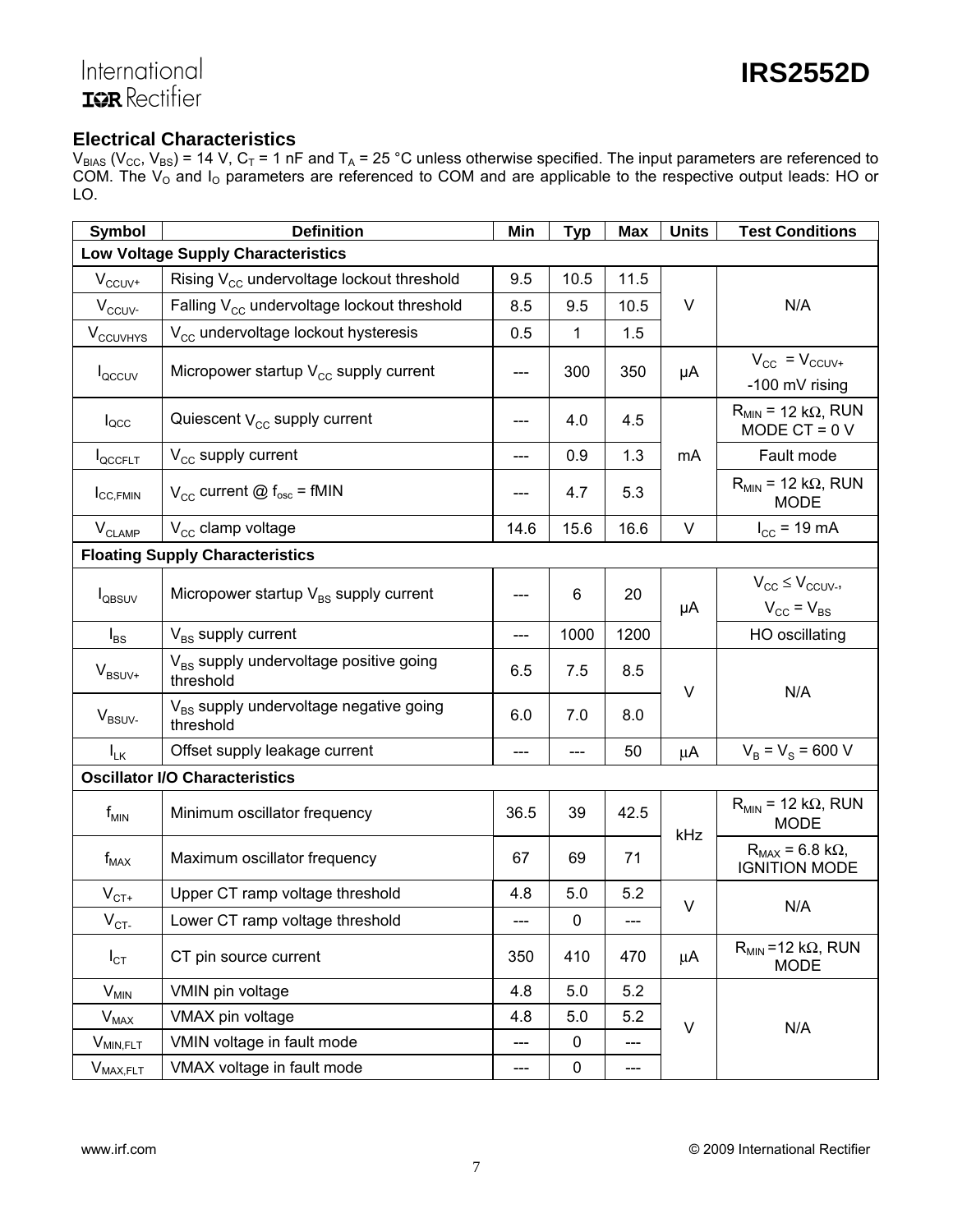# International **TOR** Rectifier

# **Electrical Characteristics**

 $V_{BIAS}$  ( $V_{CC}$ ,  $V_{BS}$ ) = 14 V,  $C_T$  = 1 nF and T<sub>A</sub> = 25 °C unless otherwise specified. The input parameters are referenced to COM. The  $V_{O}$  and  $I_{O}$  parameters are referenced to COM and are applicable to the respective output leads: HO or LO.

| <b>Symbol</b>          | <b>Definition</b>                             | Min   | <b>Typ</b>   | <b>Max</b> | <b>Units</b> | <b>Test Conditions</b>                              |
|------------------------|-----------------------------------------------|-------|--------------|------------|--------------|-----------------------------------------------------|
| Ignition               |                                               |       |              |            |              |                                                     |
| $I_{CR,IGN}$           | Source current at CR pin in IGN mode          | 3.7   | 4.5          | 5.3        | μA           | $R_{MIN}$ = 12 k $\Omega$ ,<br><b>IGNITION MODE</b> |
| $V_{CS,IGN}$           | Ignition detection threshold                  | 0.57  | 0.6          | 0.63       | $\vee$       | N/A                                                 |
|                        | <b>Gate Driver Output Characteristics</b>     |       |              |            |              |                                                     |
| $V_{OH}$               | High-level output voltage, $V_{BIAS} - V_{O}$ | ---   | $V_{\rm CC}$ | ---        | V            |                                                     |
| $V_{OL}$               | Low-level output voltage, VO                  | $---$ | <b>COM</b>   | ---        |              | $I_{O} = 0 A$                                       |
| $V_{OL,UV}$            | UV-mode output voltage, VO                    | ---   | <b>COM</b>   | ---        | mV           | $I_{\Omega} = 0 A$ ,<br>$V_{CC} \leq V_{CCUV}$      |
| $t_{\mathsf{R}}$       | Output rise time                              | $---$ | 80           | 150        |              | N/A                                                 |
| $t_{\mathsf{F}}$       | Output fall time                              | ---   | 45           | 100        | ns           |                                                     |
| $t_{\text{D}}$         | Output deadtime (HO or LO)                    | 1.0   | 1.1          | 1.2        | $\mu$ s      | $R_{DT}$ = 2.2 k $\Omega$ ,<br>$C_{DT}$ = 1 nF      |
| $I_{O^+}$              | Output source current                         | $---$ | 300          | ---        |              |                                                     |
| $I_{0}$                | Output sink current                           | ---   | 450          | ---        | mA           | N/A                                                 |
|                        | <b>Bootstrap FET Characteristics</b>          |       |              |            |              |                                                     |
| $V_{B,ON}$             | V <sub>B</sub> when the bootstrap FET is on   | 13.2  | 13.5         | ---        | $\vee$       | N/A                                                 |
| $I_{B, CAP}$           | $V_B$ source current when FET is on           | 40    | 55           | ---        | mA           | $C_{BS} = 0.1 \mu F$                                |
| $I_{B,10V}$            | $V_B$ source current when FET is on           | 9     | 12           | ---        | mA           | $V_B$ = 10 V                                        |
| Shutdown               |                                               |       |              |            |              |                                                     |
| V <sub>SD,TH</sub>     | Shutdown threshold at SD pin                  | 1.9   | 2.0          | 2.1        | $\vee$       | N/A                                                 |
| I <sub>CD,source</sub> | CD pin source current                         | 3.7   | 4.5          | 5.3        | μA           | $V_{SD} > V_{SD,TH}$<br>$R_{MIN}$ = 12 k $\Omega$   |
| $V_{CD,TH}$            | Threshold at which CD triggers shutdown       | 4.8   | 5.0          | 5.2        | $\vee$       | $V_{CC}$ = 14 V                                     |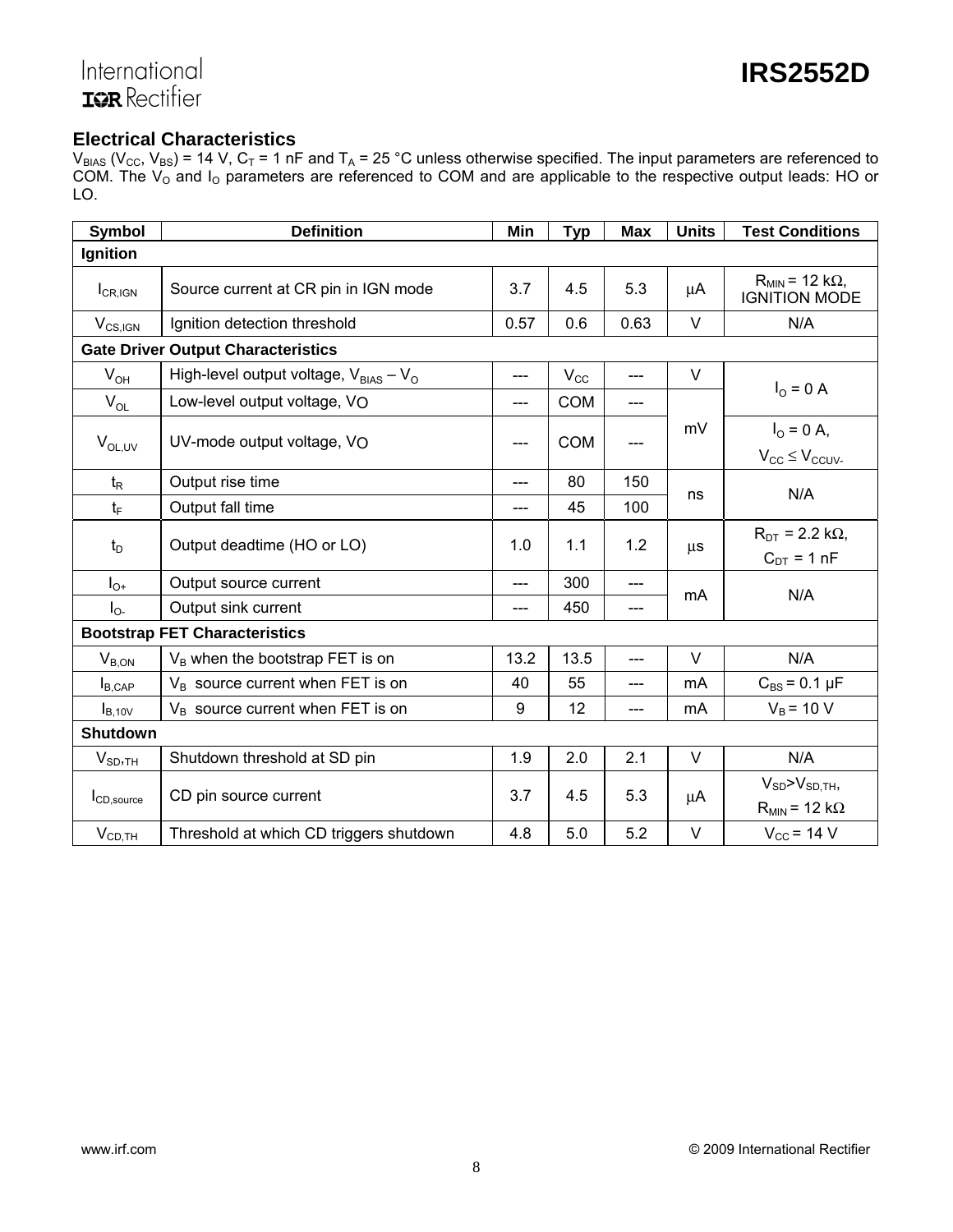# International<br>**IQR** Rectifier

### **Electrical Characteristics**

 $V_{BIAS}$  ( $V_{CC}$ ,  $V_{BS}$ ) = 14 V,  $C_T$  = 1 nF and T<sub>A</sub> = 25 °C unless otherwise specified. The input parameters are referenced to COM. The  $V_{O}$  and  $I_{O}$  parameters are referenced to COM and are applicable to the respective output leads: HO or LO.

| <b>Symbol</b>     | <b>Definition</b>                                                       | Min  | <b>Typ</b> | <b>Max</b>                           | <b>Units</b> | <b>Test Conditions</b>                                    |
|-------------------|-------------------------------------------------------------------------|------|------------|--------------------------------------|--------------|-----------------------------------------------------------|
|                   | <b>Over-Current Compensation</b>                                        |      |            |                                      |              |                                                           |
| $V_{CS,TH}$       | Current compensation threshold at CS pin                                | 1.15 | 1.21       | 1.27                                 | V            | N/A                                                       |
| $I_{CD,OC}$       | Source current at CD pin when the IC is in<br>current compensation mode | 3.7  | 4.5        | 5.3                                  | μA           | $V_{CS}$ > $V_{CS,TH}$ ,<br>$R_{MIN}$ = 12 k $\Omega$     |
| $V_{CD,oc}$       | Voltage on CD where duty cycle reaches<br>minimum                       | 4.8  | 5.0        | 5.2                                  | $\vee$       | N/A                                                       |
| $DC_{MIN}$        | 10%<br>Minimum HO duty cycle                                            |      |            | $V_{CD} = 4.7 V,$<br><b>RUN MODE</b> |              |                                                           |
| <b>Dimming</b>    |                                                                         |      |            |                                      |              |                                                           |
| $V_{CR^+}$        | CR pin upper threshold voltage                                          | 4.8  | 5.0        | 5.2                                  | $\vee$       | N/A                                                       |
| $V_{CR}$          | CR pin lower threshold voltage                                          | ---  | 0.2        | ---                                  |              |                                                           |
| $I_{CR, RUN}$     | Source current at CR pin in RUN mode                                    | 125  | 150        | 175                                  | μA           | $R_{MIN}$ = 12 k $\Omega$                                 |
| $f_{CR}$          | Frequency at CR pin                                                     | 240  | 310        | 370                                  | Hz           | $C_R$ = 100 nF,<br>RUN MODE,<br>$R_{MIN}$ = 12 k $\Omega$ |
| <b>Soft Start</b> |                                                                         |      |            |                                      |              |                                                           |
| $DC_{MIN}$        | Minimum HO duty cycle                                                   |      | 10%        |                                      | ---          | $V_{CR} = 0 V,$<br>$V_{\text{DIM}}$ < $V_{\text{DIM,SS}}$ |
| $V_{CR,SS}$       | End of soft start voltage                                               | 0.88 | 0.96       | 1.04                                 | $\vee$       | $V_{\text{DIM}}$ < $V_{\text{DIM,SS}}$                    |
| $V_{DIM,SS}$      | Soft start disable threshold                                            |      | 4.8        | ---                                  |              | N/A                                                       |
| <b>Enable</b>     |                                                                         |      |            |                                      |              |                                                           |
| $V_{ENATH}$       | Enable threshold                                                        | 1.9  | 2.2        | 2.5                                  | $\vee$       | N/A                                                       |
| <b>VENAHYS</b>    | Enable hysteresis                                                       |      | 200        | ---                                  | mV           |                                                           |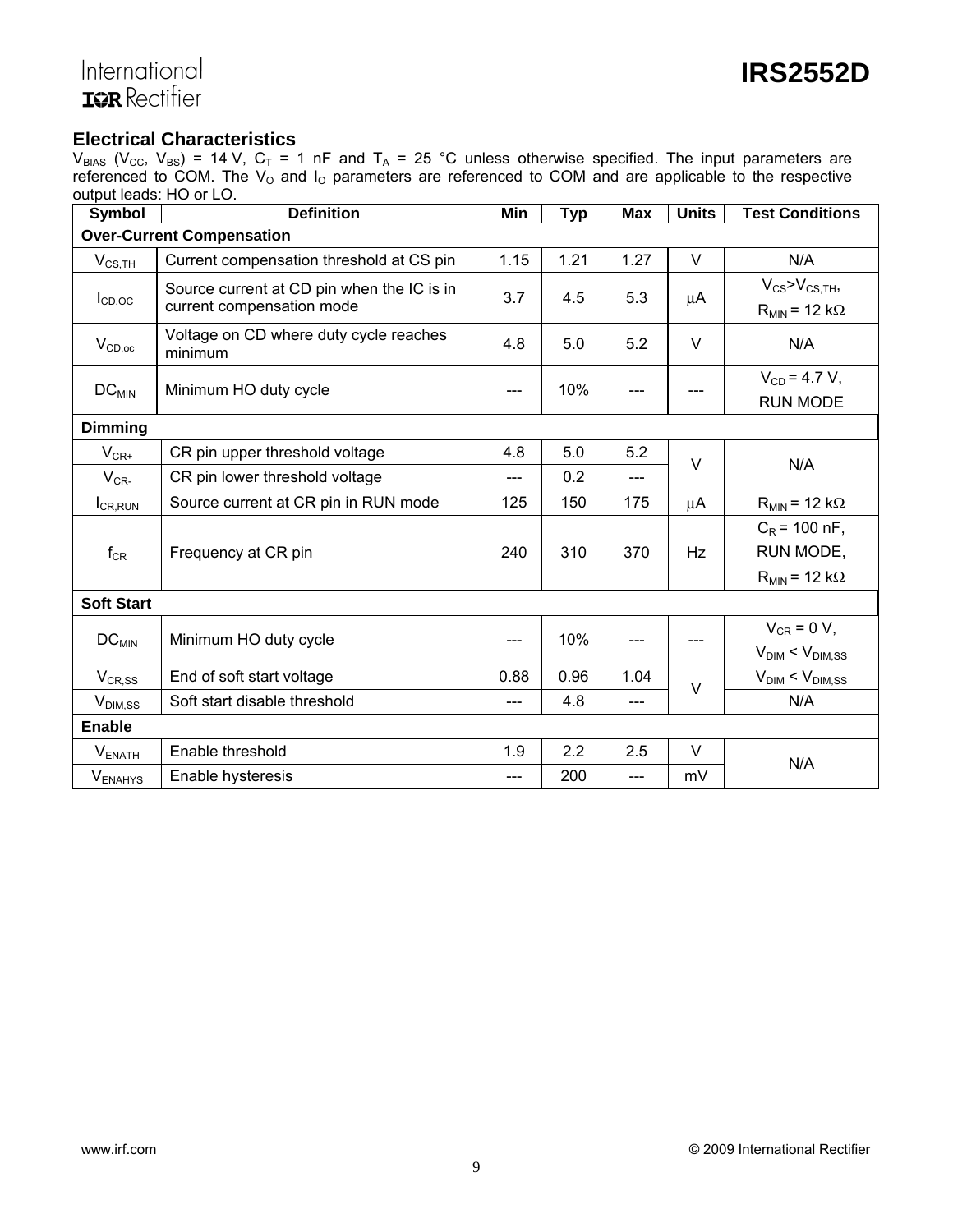# International **IOR** Rectifier

# **Functional Block Diagram**

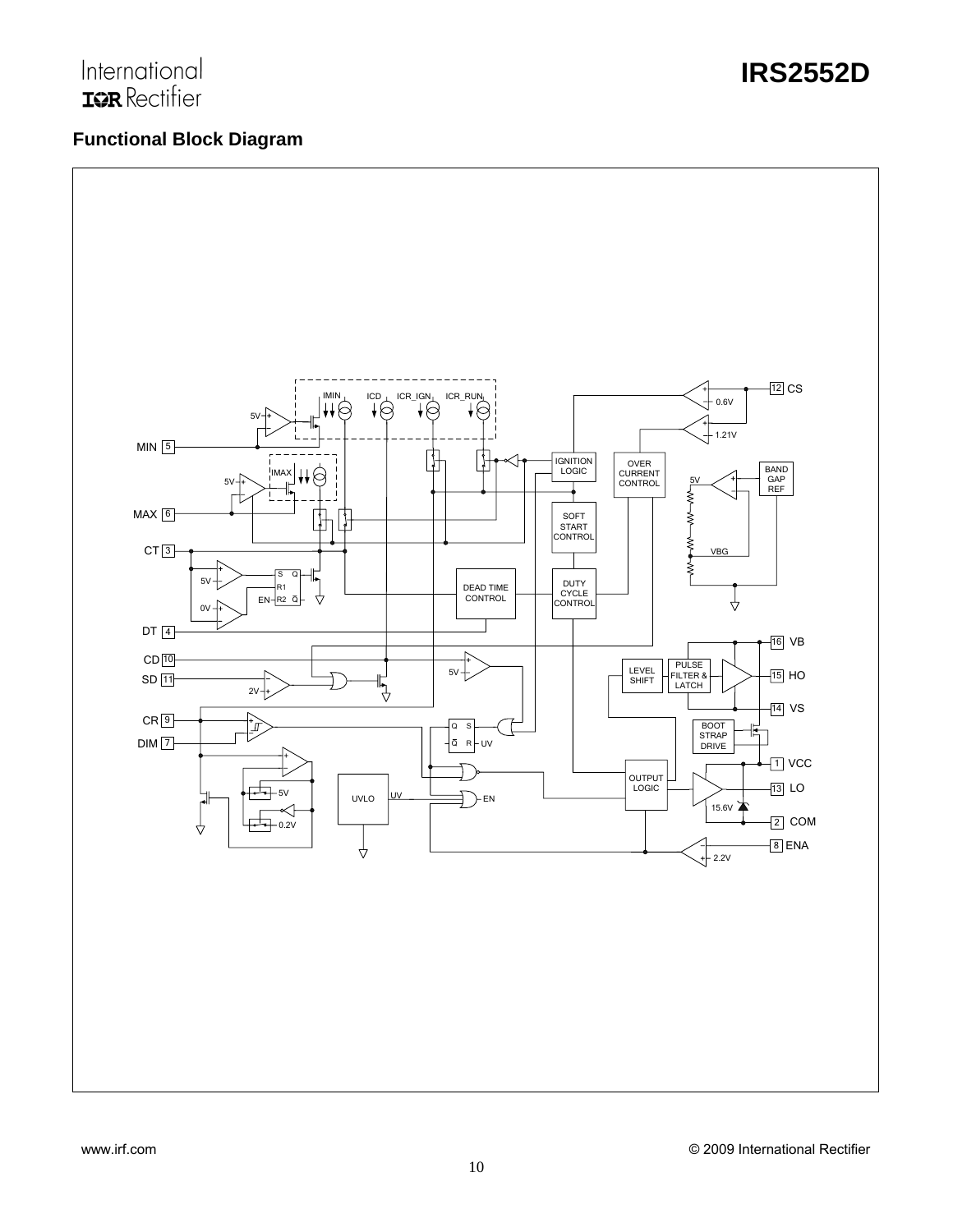

# **Input/Output Pin Equivalent Circuit Diagrams: IRS2552D**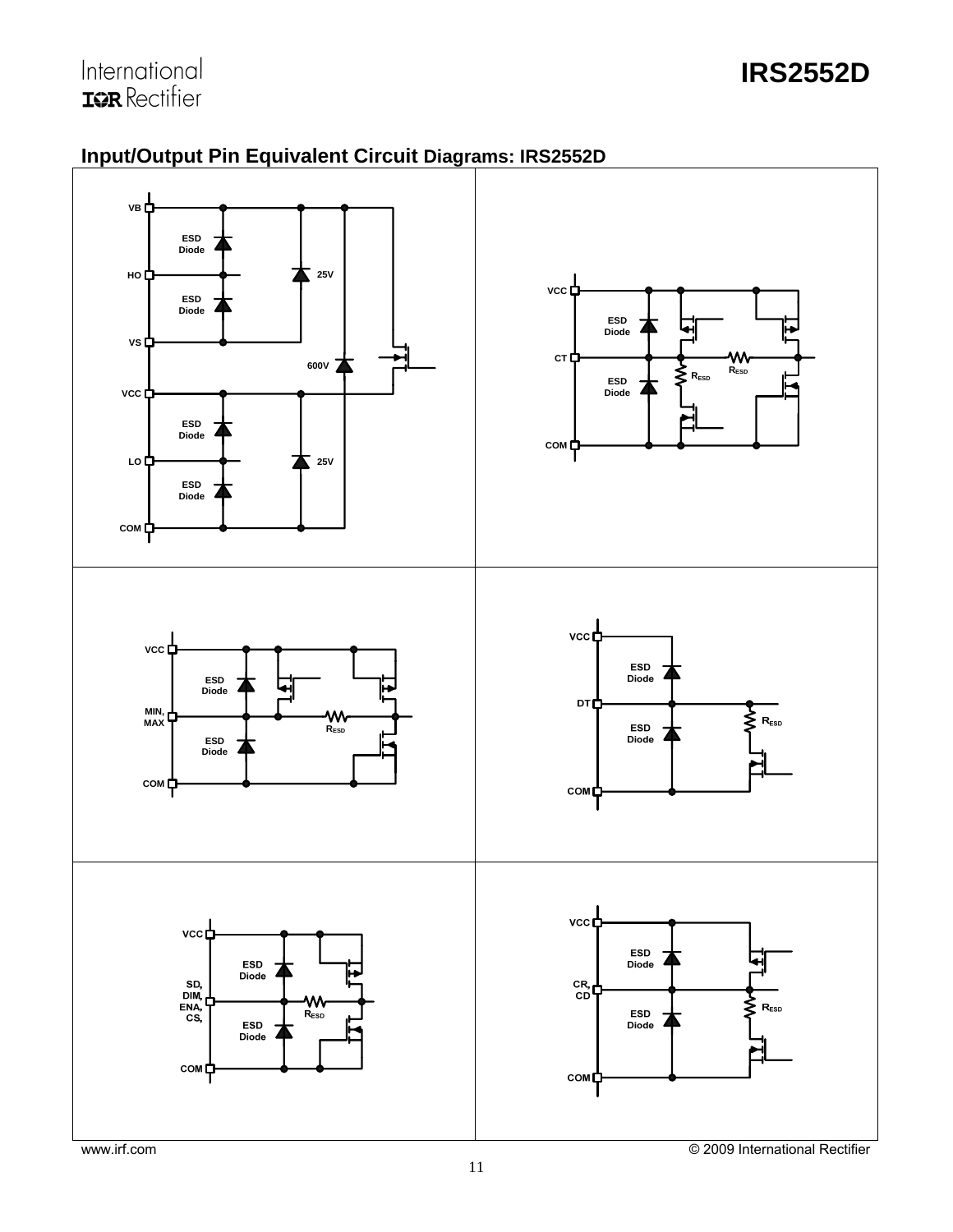# International<br>TOR Rectifier

# **Lead Definitions**

| Symbol     | <b>Description</b>                                                   |
|------------|----------------------------------------------------------------------|
| <b>VCC</b> | Logic and internal gate drive supply voltage                         |
| <b>COM</b> | IC power and signal ground                                           |
| CT.        | Oscillator timing capacitor                                          |
| DT.        | Independent dead time R and C                                        |
| <b>MIN</b> | RFMIN sets running frequency                                         |
| <b>MAX</b> | RFMAX sets ignition mode frequency                                   |
| <b>DIM</b> | 0 to 5 V DC burst mode dimming control input                         |
| <b>ENA</b> | Chip Enable (2 V logic threshold)                                    |
| CR         | Burst dimming ramp                                                   |
| <b>CD</b>  | Shutdown delay timing                                                |
| <b>SD</b>  | Open load detection                                                  |
| <b>CS</b>  | Ignition detection (0.6 V threshold), over-current (1.2 V threshold) |
| LO         | Low side output                                                      |
| VS         | Half bridge                                                          |
| HO         | High side output                                                     |
| VB         | High side floating supply                                            |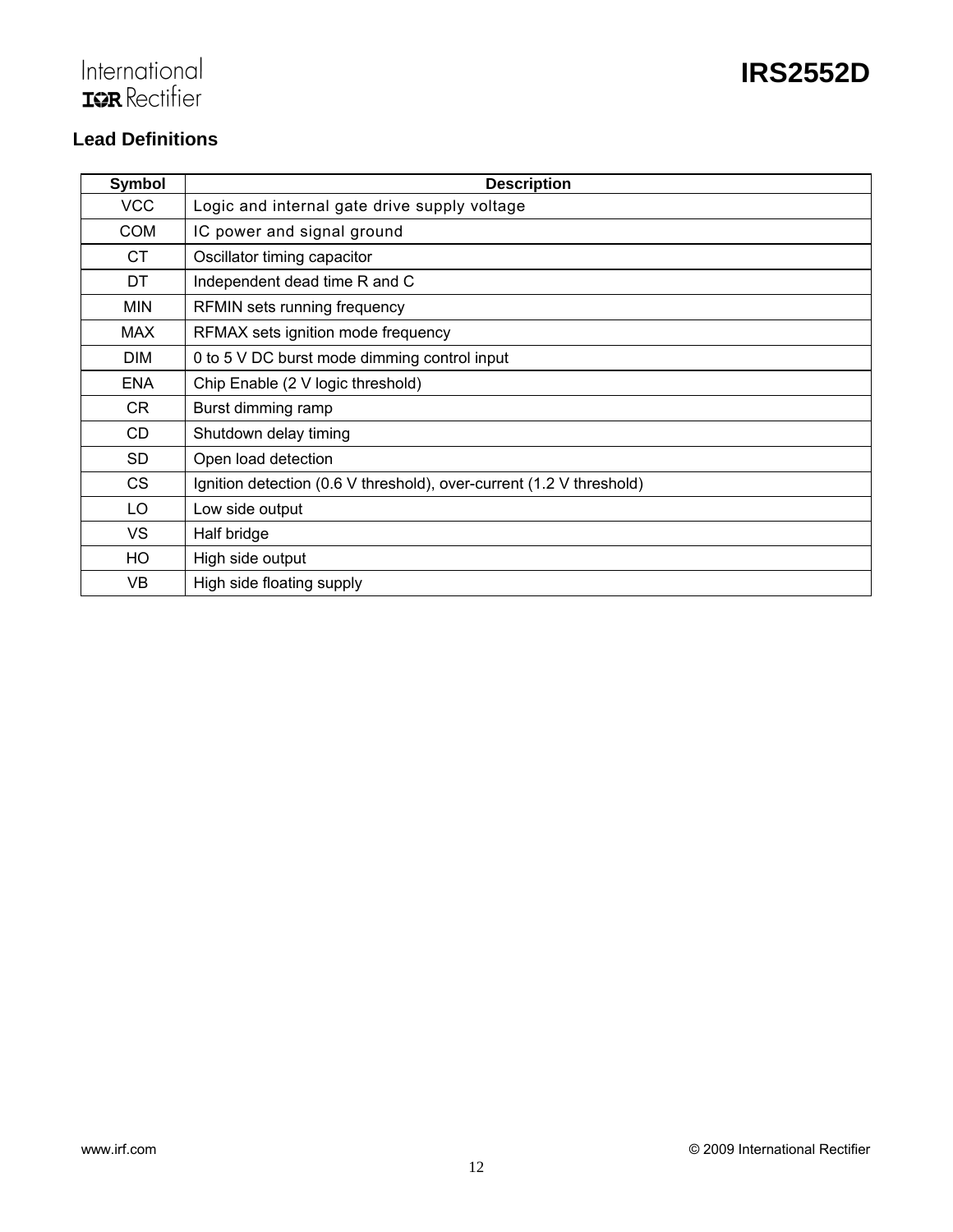# **Lead Assignments**

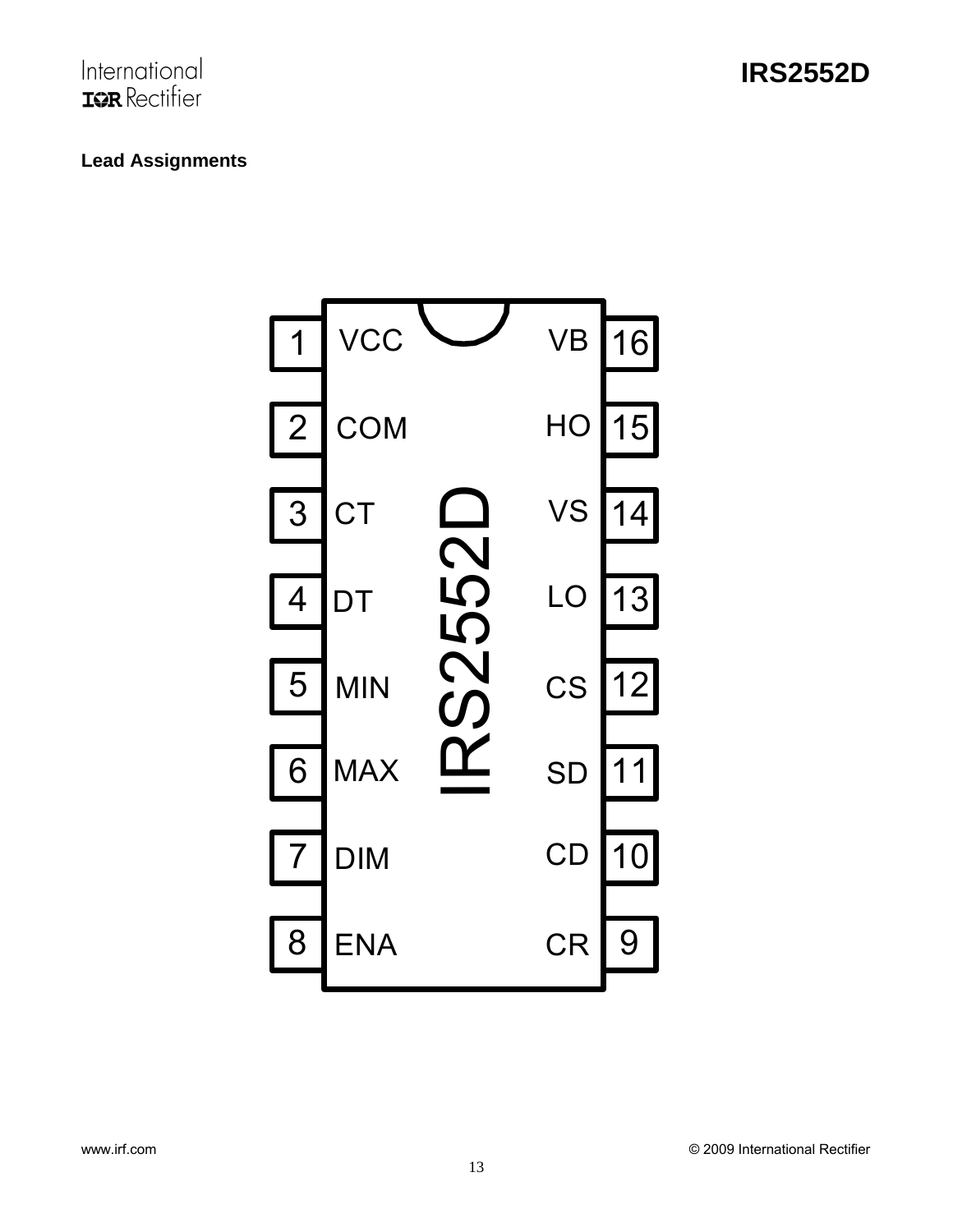# **State Diagram**†



† All values are typical. Applies to application circuit on page 1.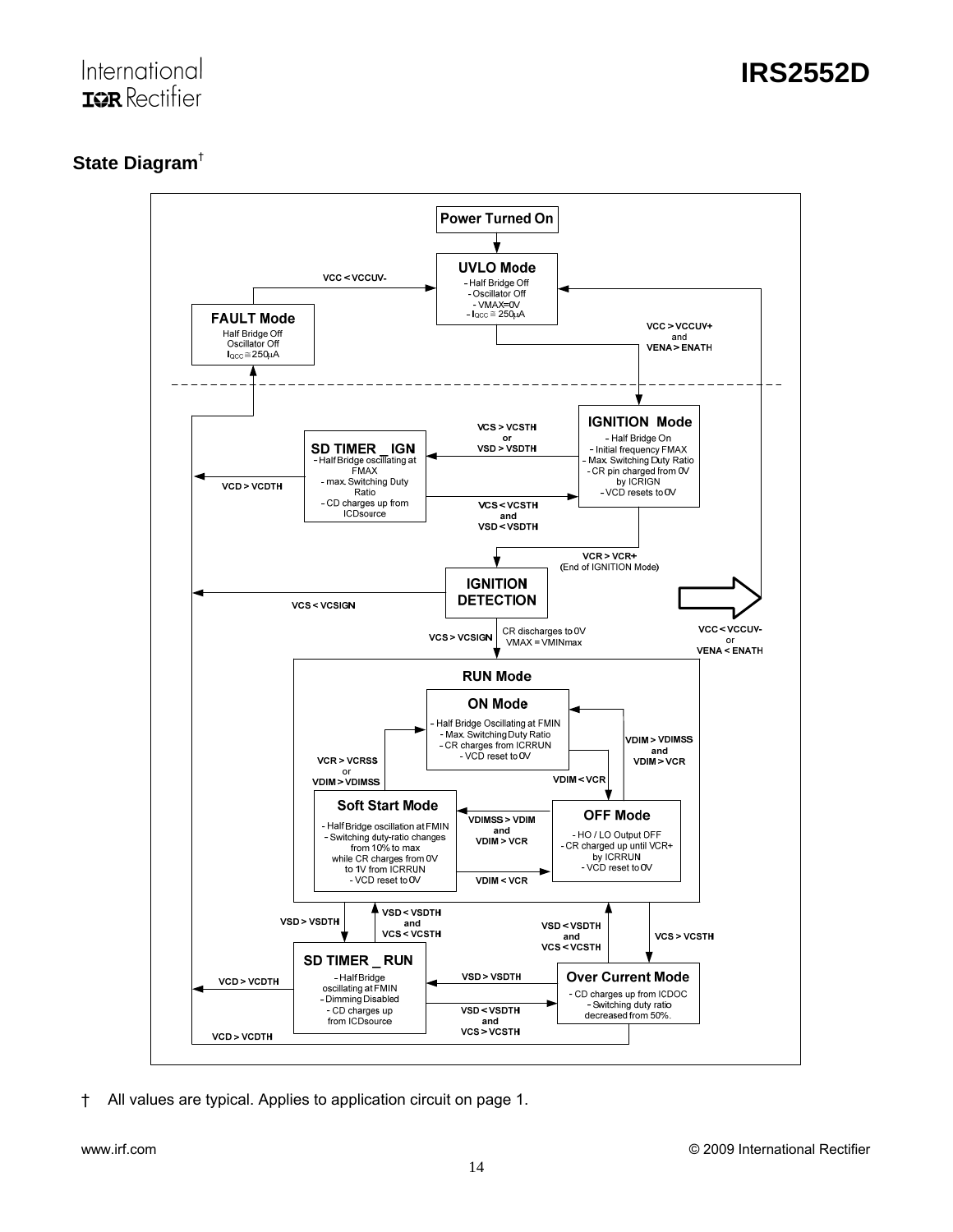

## **Application Information and Additional Details**

Information regarding the following topics is included as subsections within this section of the datasheet.

- IGBT/MOSFET Gate Drive
- Undervoltage Lockout Protection
- Oscillator
- Deadtime
- **Ignition**
- Run Mode
- Lamp Current Control
- Frequency, Current and Deadtime Calculation
- Dimming Function
- Soft Start
- PCB Layout Tips
- Additional Documentation

#### **IGBT/MOSFET Gate Drive**

The IRS2552D HVICs are designed to drive up to two MOSFET or IGBT power devices. Figures 1 and 2 illustrate several parameters associated with the gate drive functionality of the HVIC. The output current of the HVIC, used to drive the gate of the power switch, is defined as  $I_0$ . The voltage that drives the gate of the external power switch is defined as  $V_{HO}$  for the high-side power switch and  $V_{LO}$  for the low-side power switch; this parameter is sometimes generically called  $V_{OUT}$  and in this case does not differentiate between the high-side or low-side output voltage.



**Figure 1: HVIC sourcing current Figure 2: HVIC sinking current** 



#### **Undervoltage Lock-Out**

The IRS2552D includes an under voltage lockout circuit such that it remains in micro-power mode until the voltage at VCC pin exceeds the V<sub>CCUV+</sub> threshold. When V<sub>CC</sub> exceeds the V<sub>CCUV+</sub> threshold the IRS2552D oscillator starts up and gate drive signals appear at the LO and HO outputs, provided the ENABLE pin is connected to a voltage source above  $V_{ENATH}$ . The LO output will always go high first in order to pre-charge the bootstrap capacitor before the IRS2552D begins normal operation.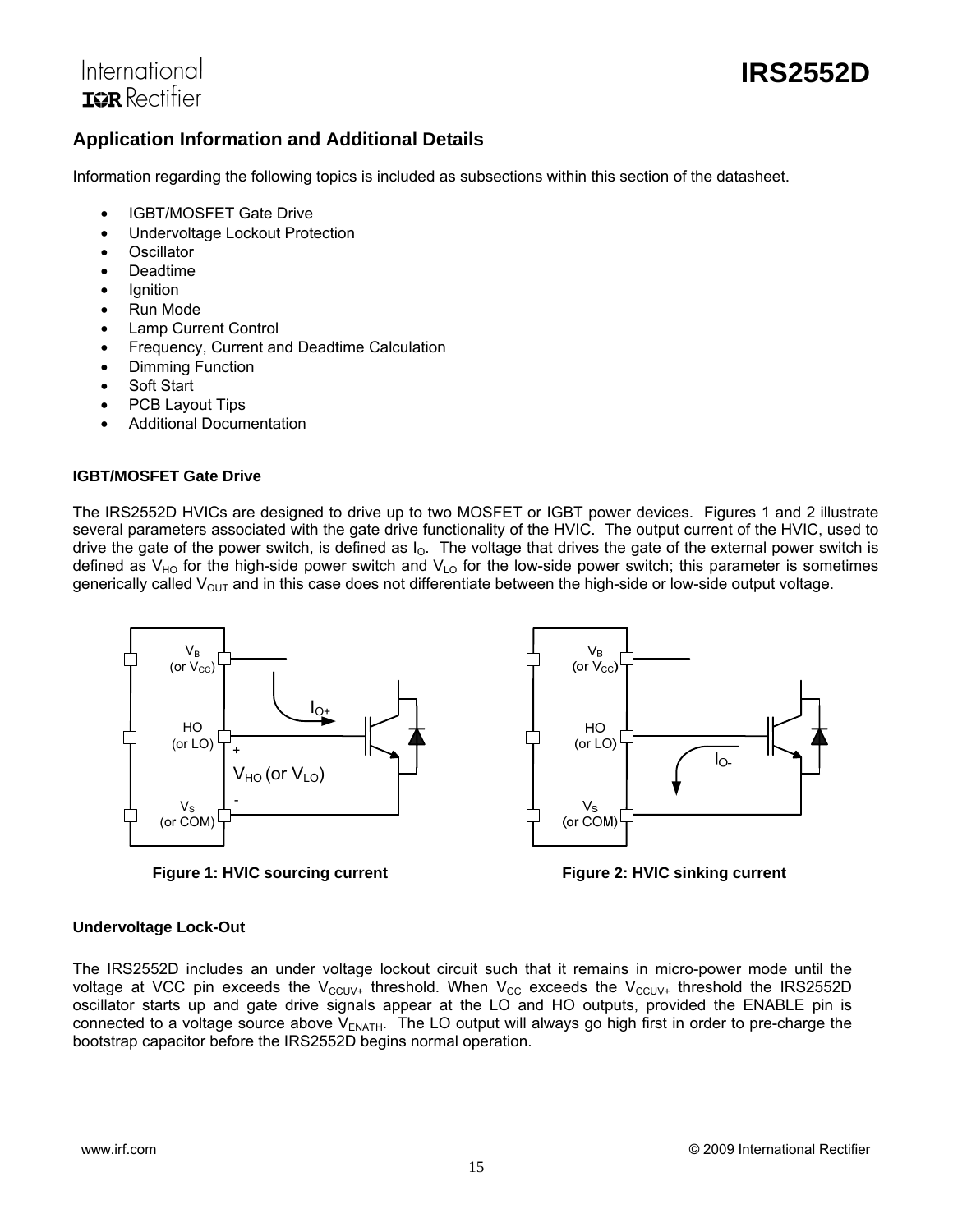



#### **Oscillator**

During UVLO and shutdown and the voltage at the MIN and MAX pins remain at 0 V. When  $V_{CC}$  is raised above  $V_{\text{CCUV+}}$  the oscillator will start and LO and HO will produce output drive waveforms at frequency  $F_{\text{MAX}}$ . The MAX pin sources 5 V and the resistance connected from this point to COM determines the  $C<sub>T</sub>$  charging current and consequently the frequency.  $R_{MIN}$  is always connected from the MIN pin to COM, which sets the RUN mode frequency. In IGNITION mode the MAX pin supplies 5 V to  $R_{MAX}$ , which is connected to COM setting a higher  $C_T$ charging current and consequently a higher ignition frequency, as  $R_{MAX}$  is smaller than  $R_{MIN}$ . In RUN mode the MAX pin is no longer active and the voltage will drop to 0V.  $C<sub>T</sub>$  charges until the voltage reaches the 5 V threshold and then it is discharged rapidly to  $V_{CT-}$ . It then begins to charge again, repeating this sequence and producing a saw tooth waveform. The MIN pin sources 5 V during IGNITION and RUN modes. The current flowing through  $F_{MIN}$  to COM determines the charging current of  $C_T$  during RUN mode and also serves as a current reference for the currents supplied from the CD and CR pins.



**Figure 3: Oscillator waveforms**

#### **Deadtime**

In the IRS2552D the dead time is determined by an independent external timing circuit comprising of  $R_{DT}$  and  $C_{DT}$  and is not affected by the values of  $C_T$ , R<sub>MIN</sub> or R<sub>MAX</sub>. The DT pin voltage is held at COM when LO or HO is high.  $C_{DT}$  is charged through  $R_{DT}$ , which is connected to VCC, when DT is internally disconnected from COM at the start of the dead time. The dead time ends when  $C_{DT}$  has charged to 1/3  $V_{CC}$ . This allows the dead time to remain consistent over the working range of  $V_{\text{CC}}$ , i.e. from UVLO+ to the clamp voltage of 15.6 V.

#### **Ignition**

During the IGNITION phase the  $C_R$  capacitor is charged through an internal current source ICR\_IGN. When  $C_R$ reaches  $V_{CR+}$  then if the voltage at CS is greater than VCS<sub>IGN</sub>, the IRS2552D will enter RUN mode. If the voltage at the CS pin is less than VCS<sub>IGN</sub> the IRS2552D will enter FAULT mode whereby LO and HO will both go low and the IRS2552D will shut down until V<sub>CC</sub> is reduced below V<sub>CCUV</sub>. and then increased above V<sub>CCU+</sub>. The ignition function is achieved by applying a frequency somewhat above resonance to the output step up transformer and resonant load. This should develop sufficient voltage across the lamps to allow partial ignition and some arc current to flow. The combined lamp current is fed back to the CS pin through a suitable isolating network to determine whether the lamps have ignited successfully. If a successful ignition is detected after the voltage at  $C_R$ has reached  $V_{CR+}$  then  $R_{MAX}$  is disconnected inside the IRS2552D and the frequency will switch immediately to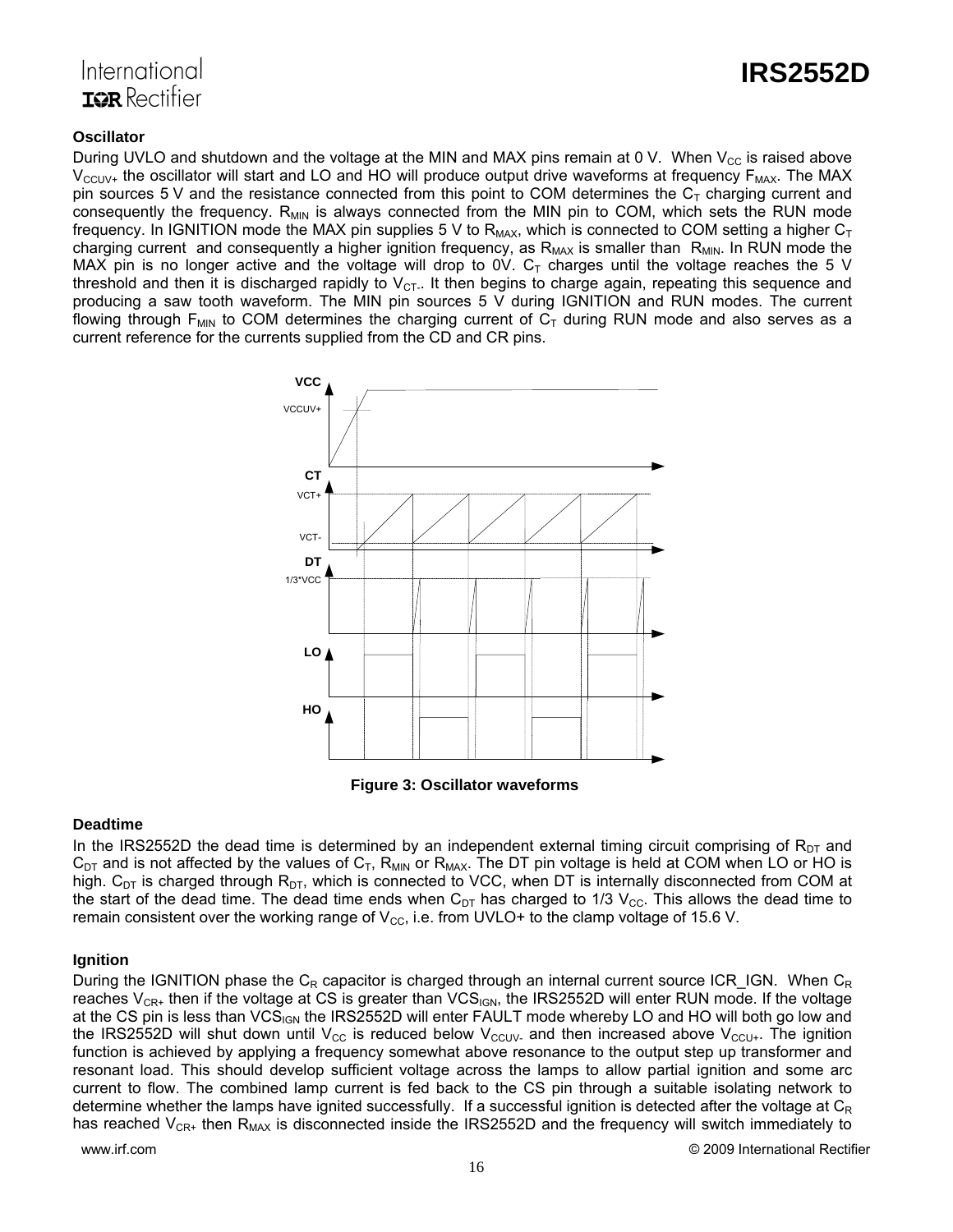# International **TOR** Rectifier

to  $F_{MIN}$ , therefore applying maximum power to the lamps. At this point the burst mode dimming function will be enabled.

#### **Run Mode**

In RUN mode an additional current source ICR\_RUN is also switched into the circuit. This causes  $C_R$  to ramp up to V<sub>CR+</sub> much more rapidly than before. The C<sub>R</sub> pin is used to provide ignition timing as well as the burst mode dimming low frequency ramp.

If the output is open circuit a very large voltage develops at the output. This is fed back to the SD pin through some suitable isolated sensing network such that the voltage at the SD pin will exceed VSDTH during an overvoltage condition. At this stage the capacitor  $C_D$  begins to charge through a current source. When VSD > VSDTH the burst mode dimming function is disabled and the output will be continuous.

If the voltage at SD drops below VSDTH the capacitor  $C<sub>D</sub>$  will be discharged to 0V again. If SD remains above VSDTH long enough for the  $C_D$  capacitor voltage to reach VCDMAX or about 5 V then the IRS2552D will shut down and go into fault mode.

#### **Lamp Current Control**

Additionally the half bridge current is monitored at the CS pin so that during running if too much power is supplied to the lamps the IRS2552D is able to compensate by reducing the oscillator duty cycle while maintaining the same run frequency. This prevents the lamps from being over driven preventing premature end of life. When VCS > VCSTH the  $C_D$  capacitor will begin to charge and the CD pin voltage will rise. As this occurs the duty cycle will begin to adjust, i.e. the HO on time will become gradually shorter and the LO on time will become gradually longer. The dead time will remain constant at all times. In this way the power to the output will be reduced while the frequency remains at f<sub>MIN</sub>. As the CD voltage rises, the duty cycle will be further reduced. If VCS then drops below VCSTH then the duty cycle will be regulated at that point and thus the current will be maintained at this limit. If VCS remains above VCSTH then the voltage will continue to rise on  $C_D$  until it reaches VCDMAX, at which point the duty cycle reaches its minimum limit DC<sub>MIN</sub> and the IRS2552D will enter FAULT mode, requiring  $V_{CC}$  to fall below UVLO- and then rise above UVLO+ in order to re-start.

#### **Frequency, Current, and Dead Time Calculation**

The running frequency of the IRS2552D is given by the following formula:

$$
f_{MIN} = \frac{1}{2.09 \cdot C_T \cdot R_{MIN}}
$$

where  $V_{\text{MIN}}$  = 5 V, i.e. When the ignition ramp is complete and  $R_{\text{MAX}}$  has no further effect on the oscillator.

The ignition frequency given by:

$$
f_{MAX} = \frac{1}{2.09 \cdot C_T \cdot R_{MAX}}
$$

and the dead time is calculated by:

$$
t_{DT} = R_{DT} \cdot C_{DT} \cdot \ln(1.5)
$$

$$
t_{DT} = 0.405 \cdot R_{DT} \cdot C_{DT}
$$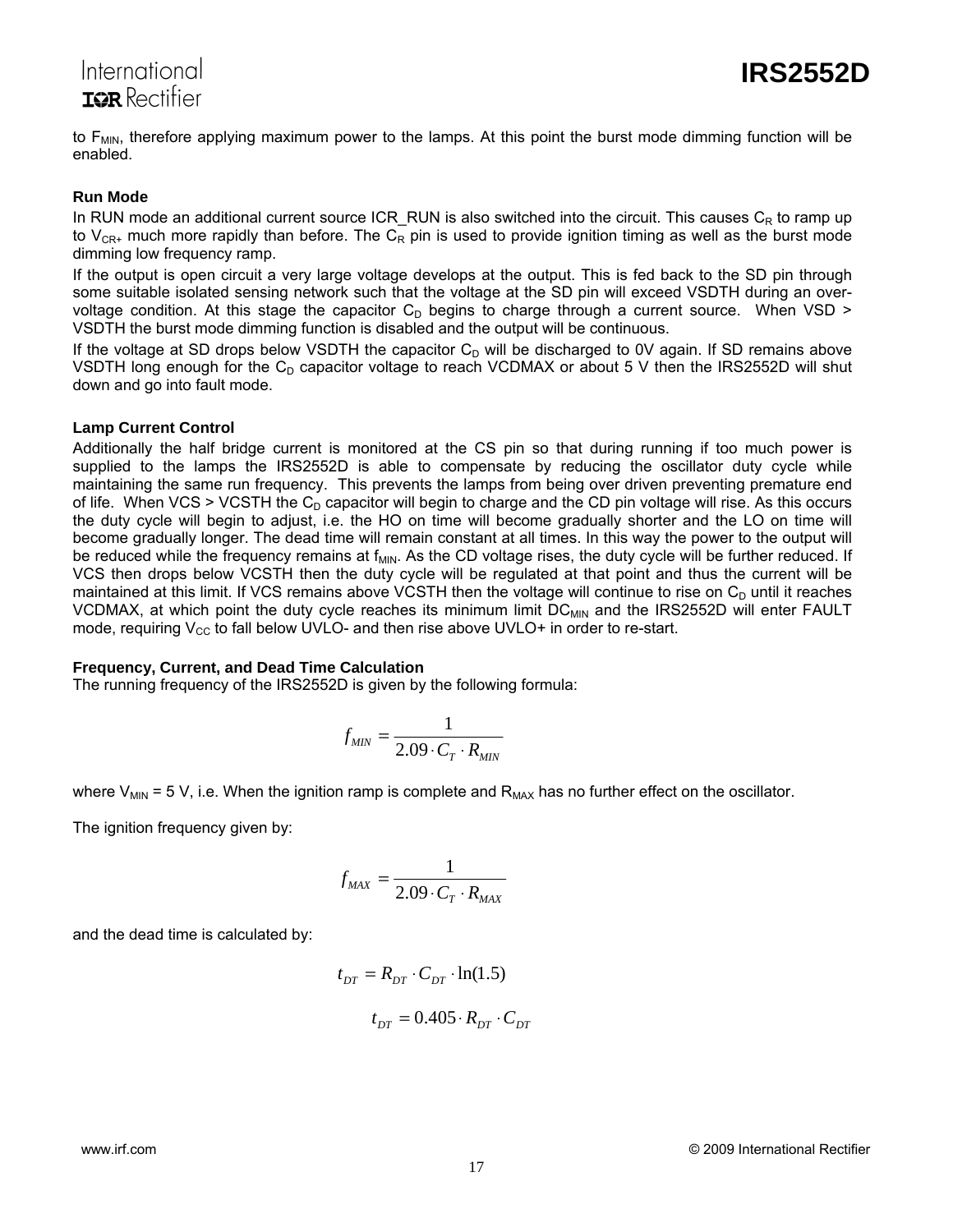Maximum duty cycle

$$
DC_{MAX} = 0.5 - (t_{DT} * f)
$$

The ICR charging current during ignition mode and the ICD charging current are given by:

$$
ICR_{IGN} = \frac{0.06}{R_{MIN}}
$$

$$
ICD = \frac{0.06}{R_{MIN}}
$$

The ICR charging current and frequency during run mode are given by:

$$
ICR_{RUN} = \frac{1.8}{R_{MIN}}
$$

$$
f_{CR} = \frac{0.36}{R_{MIN} \cdot C_{CR}}
$$

#### **Dimming Function**

The IRS2552D supports burst mode dimming, meaning that the output drive to the lamps is pulsed on and off at a low frequency and the burst duty cycle is adjusted to control the average current and therefore the light output of the lamps. The IRS2552D contains a low frequency oscillator that generates a ramp waveform at the CR pin from 0 V to 5 V. The ramp frequency is dependent on the value of the external  $C_R$  capacitor. A DC dimming control voltage is fed into the DIM pin which is compared with the dimming ramp by means of an internal comparator, which generates the PWM signal that is used internally to switch the outputs on and off. Thus when the DIM voltage is at 5 V the outputs will be on all of the time and when it is at 0 V the outputs will be off all of the time. Alternatively a PWM dimming control signal from 0 V to 5 V can be fed directly into the DIM pin to allow external PWM control independent of the dimming ramp. During the off period the LO and HO outputs are both low.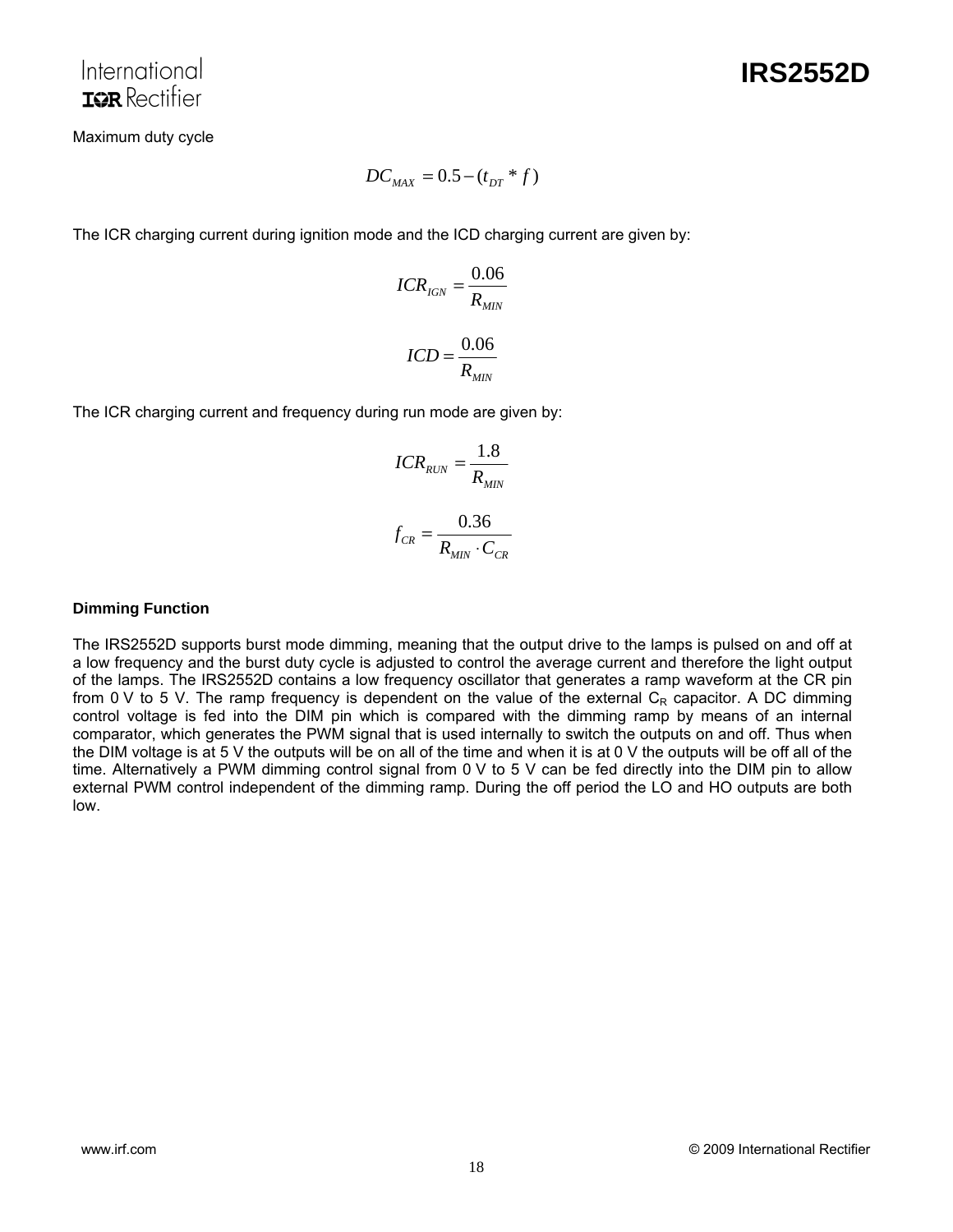# International **IGR** Rectifier



| RUN MODE<br>ICCRUN charges CR up to VCR+. CR oscillates at fCR (sawtooth)<br>Half-bridge oscillates at FMIN. VDC reset to 0V |                                       |                                                       |          |  |  |  |  |
|------------------------------------------------------------------------------------------------------------------------------|---------------------------------------|-------------------------------------------------------|----------|--|--|--|--|
| <b>SOFT START</b><br>ON<br><b>OFF</b>                                                                                        |                                       |                                                       |          |  |  |  |  |
|                                                                                                                              | DC increases from DC<br>min to DC max | DC=DCmax                                              | $DC=0$   |  |  |  |  |
| <b>VDIM <vcrss< b=""></vcrss<></b>                                                                                           | <b>VCR<vcrss< b=""></vcrss<></b>      |                                                       | VCR>VDIM |  |  |  |  |
| <b>VCRSS <vdim<vdimss< b=""></vdim<vdimss<></b>                                                                              | <b>VCR<vcrss< b=""></vcrss<></b>      | <b>VCR<vdim< b=""><br/><b>VCR&gt;VDIM</b></vdim<></b> |          |  |  |  |  |
| <b>VDIM&gt;VDIMSS</b>                                                                                                        |                                       | <b>VCR&gt;VDIM</b><br><b>VCR<vdim< b=""></vdim<></b>  |          |  |  |  |  |

#### **Soft start**

In addition the IRS2552D includes a soft start function that operates at the start of each burst, during dimming operation when VDIM < VDIM<sub>SS</sub>. The soft start will operate during the portion of the dimming ramp CR at the start of each burst from CR = 0 V to CR = VCR<sub>SS</sub>. When VCR = 0 the duty cycle will be at minimum (DCMIN) and will linearly increase to 50% (minus the dead time) when VCR reaches VCR<sub>SS</sub>. This function is enabled only in RUN mode and allows inrush currents to be eliminated during burst mode dimming, while always maintaining the frequency at  $F_{MIN}$ .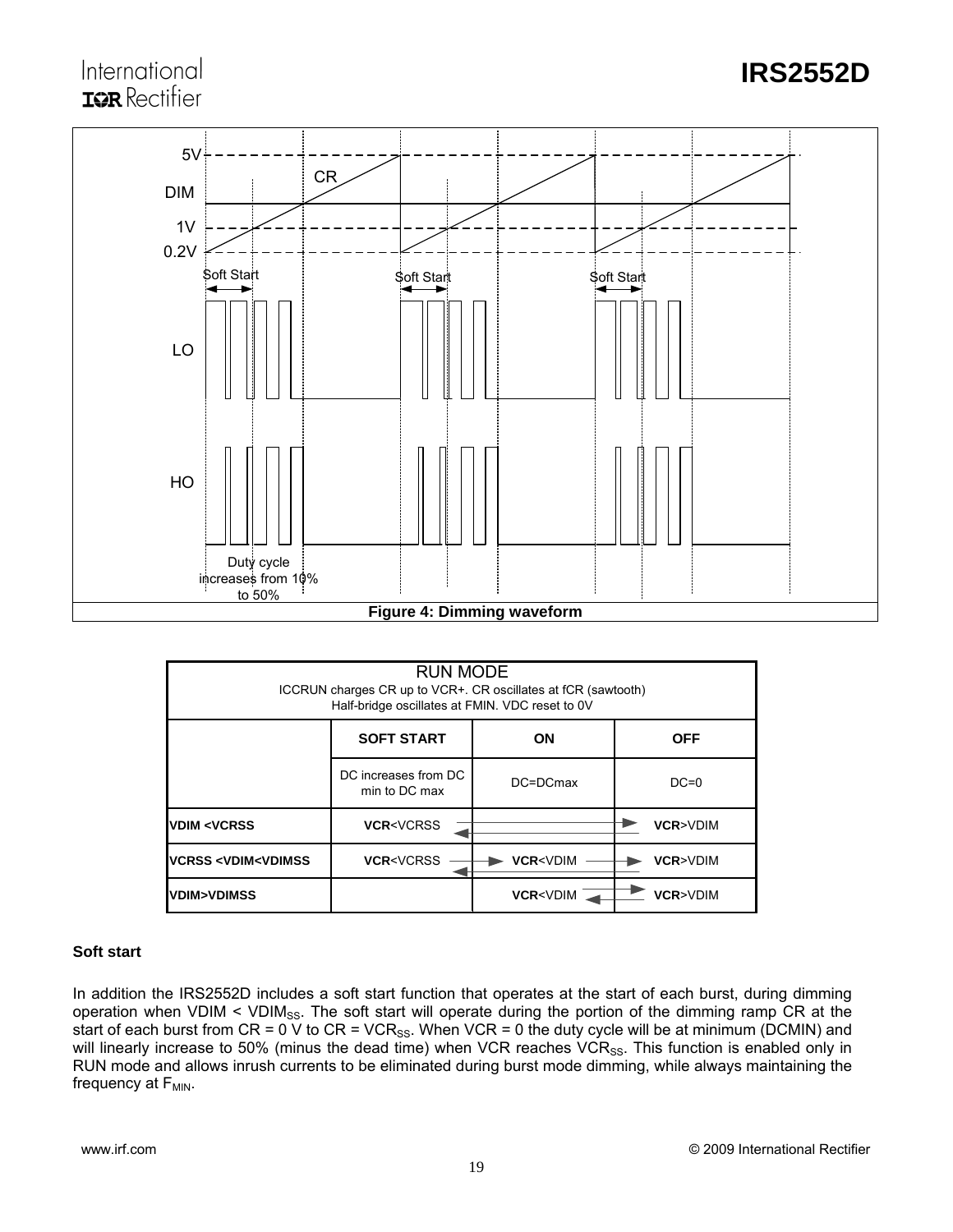# International TOR Rectifier

#### **PCB Layout Tips**

Distance between high and low voltage components: It's strongly recommended to place the components tied to the floating voltage pins  $(V_B$  and  $V_S)$  near the respective high voltage portions of the device.

Ground Plane: In order to minimize noise coupling, the ground plane should not be placed under or near the high voltage floating side.

Gate Drive Loops: Current loops behave like antennas and are able to receive and transmit EM noise (see Figure 5). In order to reduce the EM coupling and improve the power switch turn on/off performance, the gate drive loops must be reduced as much as possible. Moreover, current can be injected inside the gate drive loop via the IGBT collectorto-gate parasitic capacitance. The parasitic auto-inductance of the gate loop contributes to developing a voltage across the gate-emitter, thus increasing the possibility of a self turn-on effect.



Figure 5: Antenna Loops

Supply Capacitor: It is recommended to place a bypass capacitor (C<sub>IN</sub>) between the V<sub>CC</sub> and V<sub>SS</sub> pins. A ceramic 1 μF ceramic capacitor is suitable for most applications. This component should be placed as close as possible to the pins in order to reduce parasitic elements.

Routing and Placement: Power stage PCB parasitic elements can contribute to large negative voltage transients as the switch node; it is recommended to limit the phase voltage negative transients. In order to avoid such conditions, it is recommended to 1) minimize the high-side emitter to low-side collector distance, and 2) minimize the low-side emitter to negative bus rail stray inductance. However, where negative  $V_s$  spikes remain excessive, further steps may be taken to reduce the spike. This includes placing a resistor (5  $\Omega$  or less) between the V<sub>S</sub> pin and the switch node (see Figure 6), and in some cases using a clamping diode between  $V_{SS}$  and  $V_{S}$  (see Figure 7). See DT04-4 at www.irf.com for more detailed information.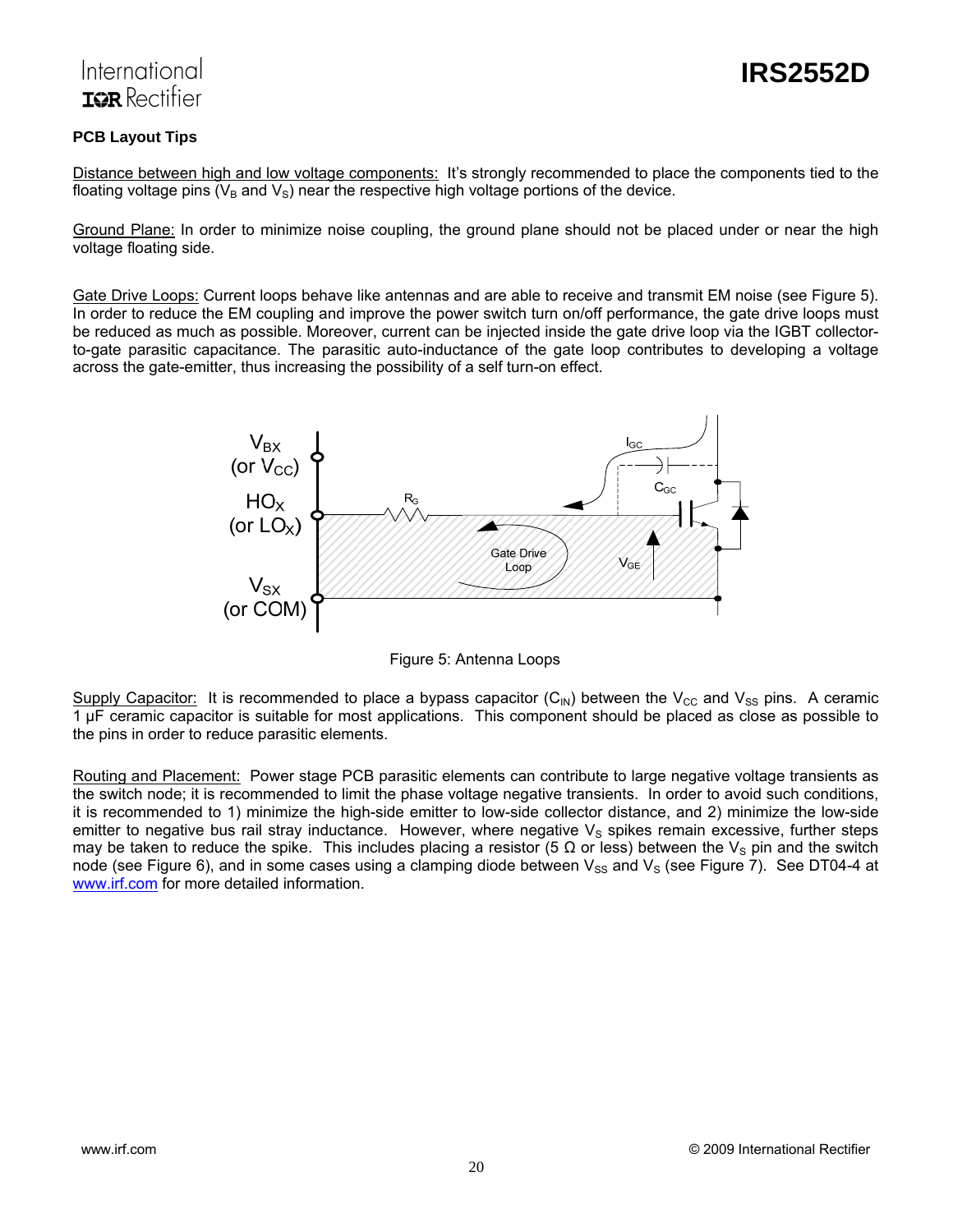# International **IOR** Rectifier

# **IRS2552D**



#### **Additional Documentation**

Several technical documents related to the use of HVICs are available at www.irf.com; use the Site Search function and the document number to quickly locate them. Below is a short list of some of these documents.

DT97-3: Managing Transients in Control IC Driven Power Stages AN-1123: Bootstrap Network Analysis: Focusing on the Integrated Bootstrap Functionality DT04-4: Using Monolithic High Voltage Gate Drivers AN-978: HV Floating MOS-Gate Driver ICs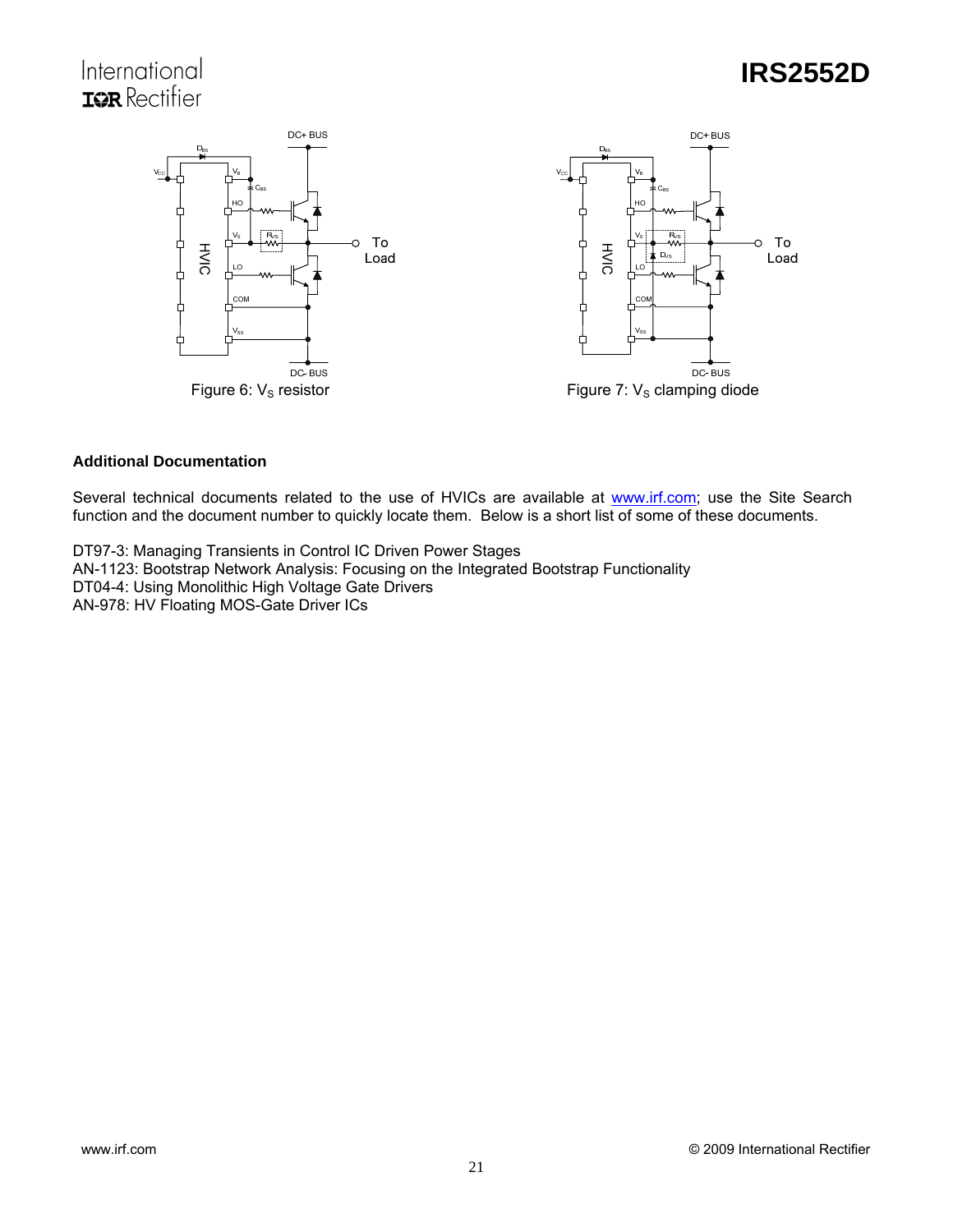

International **ISR** Rectifier

## **Programmable parameter characteristics**

Figure 7 to 12 provide the characteristics of the programmable parameters as a function of the value of the programming components.





RDT=2.21K

0 400 800 1200 1600 2000 CDT(pF)



www.irf.com **Example 2009** International Rectifier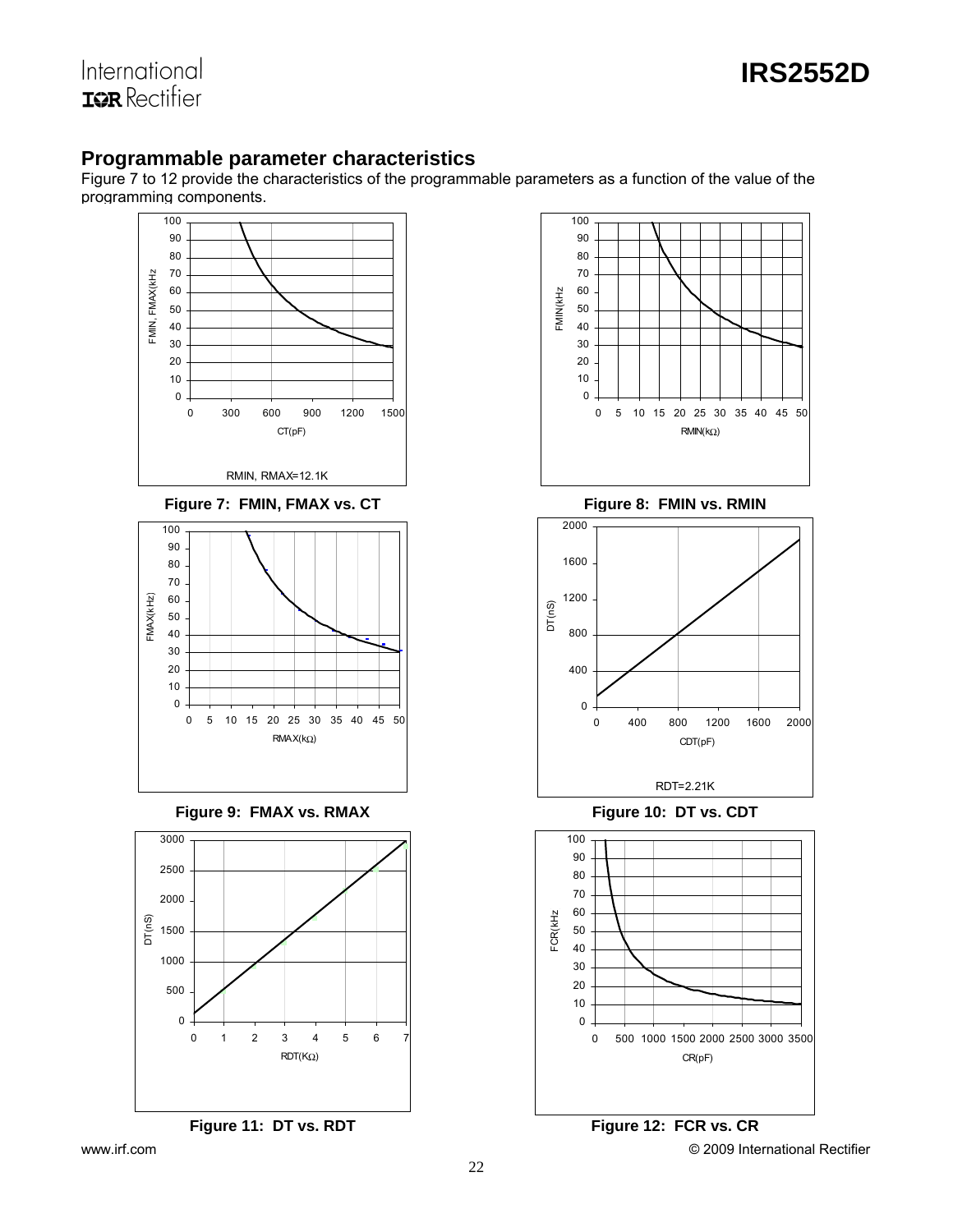# **Parameter characteristics**

Figure 13 to 18 provide the characteristics of the main parameters as a function of VCC or the oscillator frequency





Figure15: FMIN, FMAX vs. VCC Figure 16: td vs. VCC





Figure 13: ICC vs. VCC Figure 14: IQCC vs. VCC (VCC raising and falling





Figure 17: ICC RUN vs. FMIN Figure 18: ICC FMAX vs. FMAX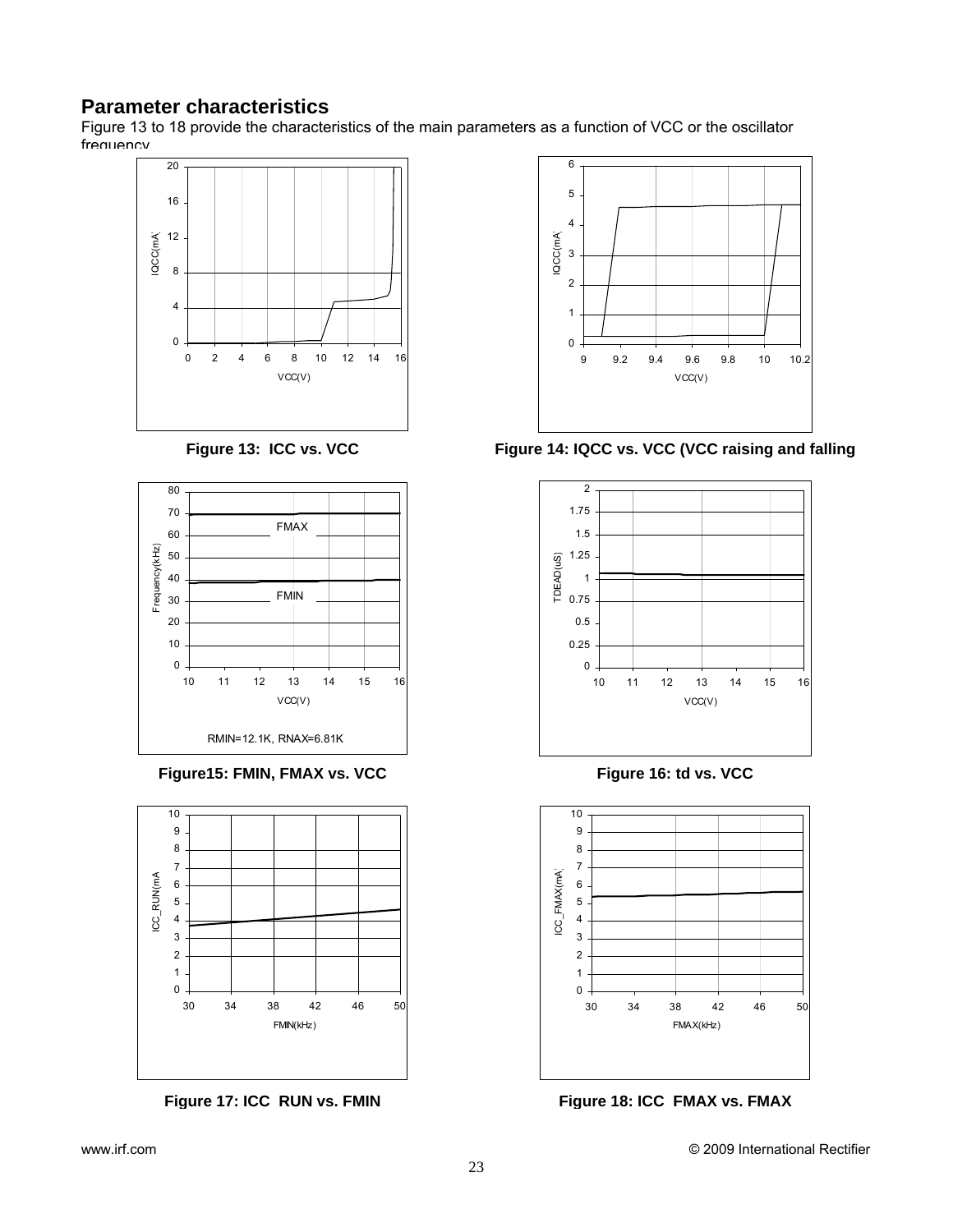

# International **ISR** Rectifier

## **Parameter Temperature Trends**

Figures 38-58 provide the characteristics of the main parameters over temperature based on three temperatures (- 40 ºC, 25 ºC, and 125 ºC) average testing.





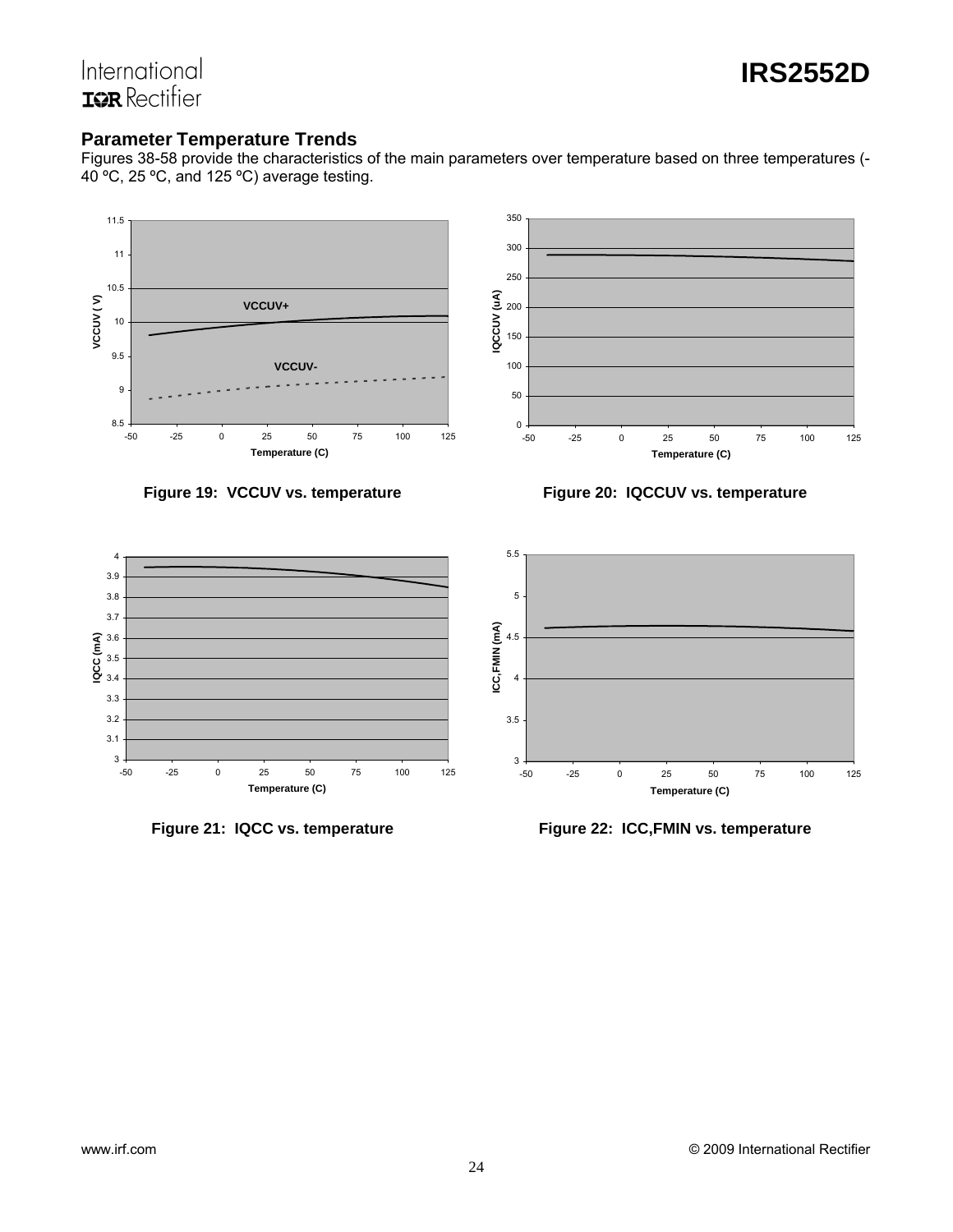# International **IOR** Rectifier



**Figure 23: VCLAMP vs. temperature Figure 24: VBSUV vs. temperature** 











**Temperature (C)**



**IRS2552D**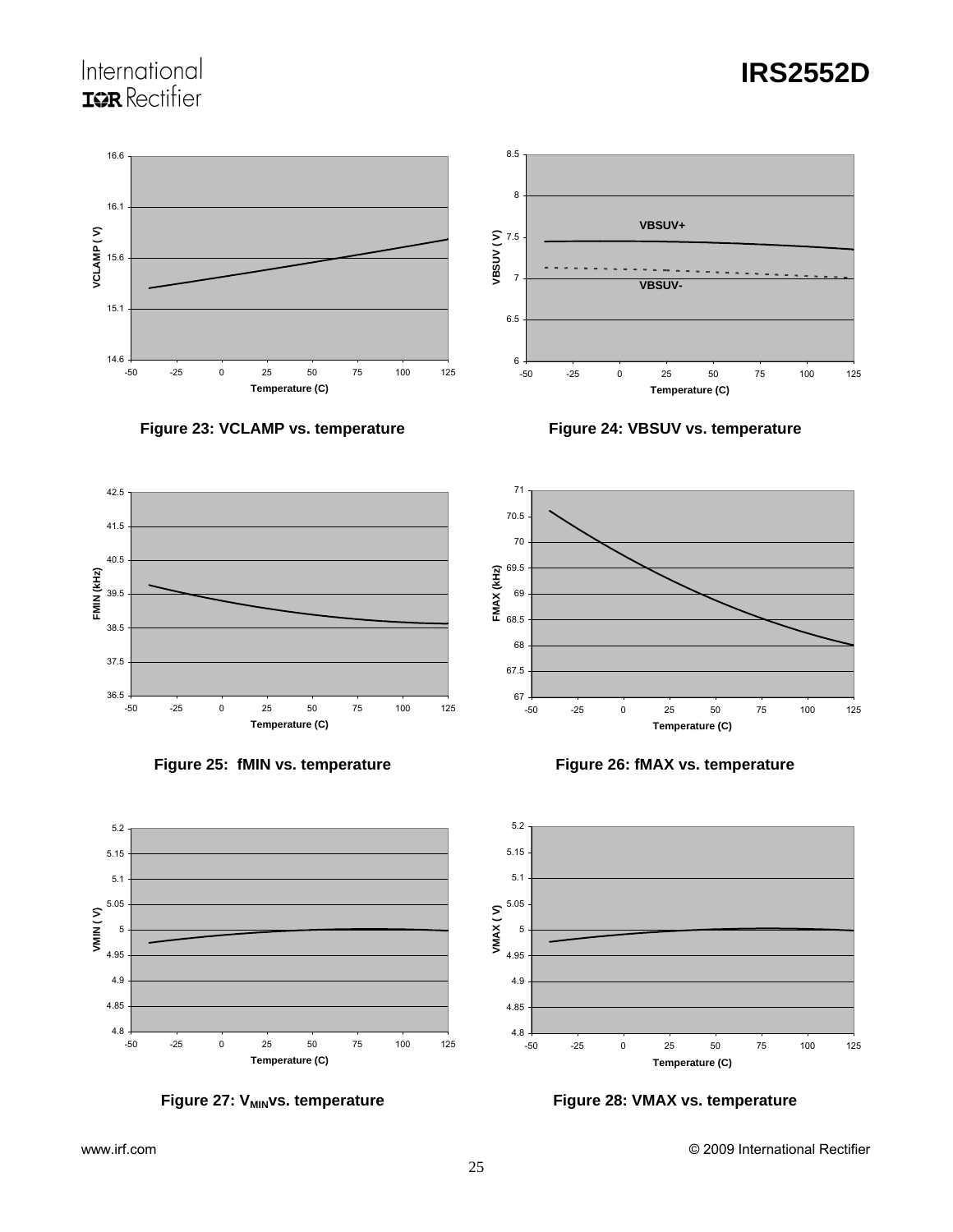# International **IQR** Rectifier



14













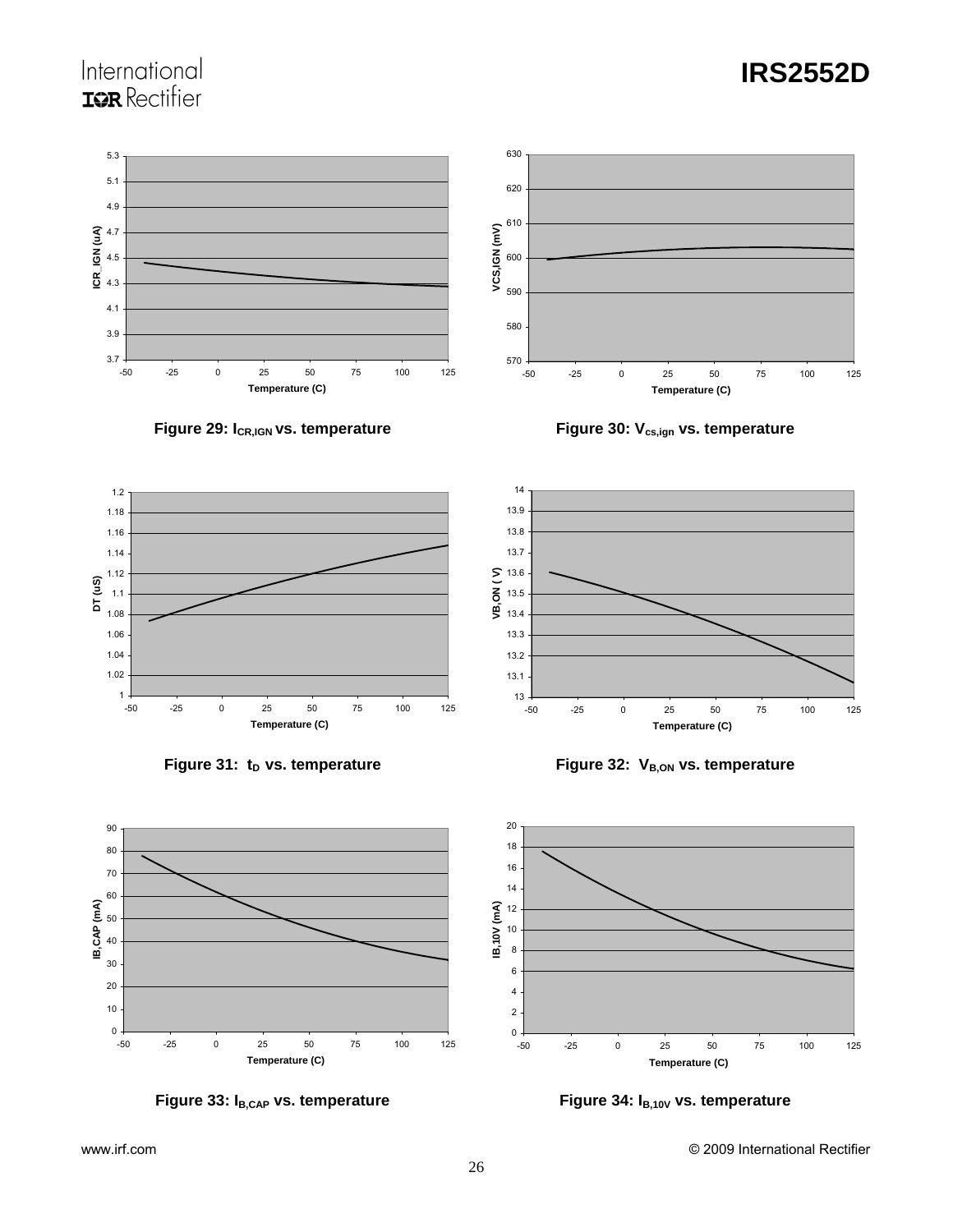# International **IOR** Rectifier





Figure 35: V<sub>SD,TH</sub> vs. temperature **Figure 36: V<sub>CD,SOURCE</sub>vs. temperature** 

![](_page_26_Figure_6.jpeg)

![](_page_26_Figure_7.jpeg)

![](_page_26_Figure_8.jpeg)

![](_page_26_Figure_9.jpeg)

![](_page_26_Figure_10.jpeg)

![](_page_26_Figure_12.jpeg)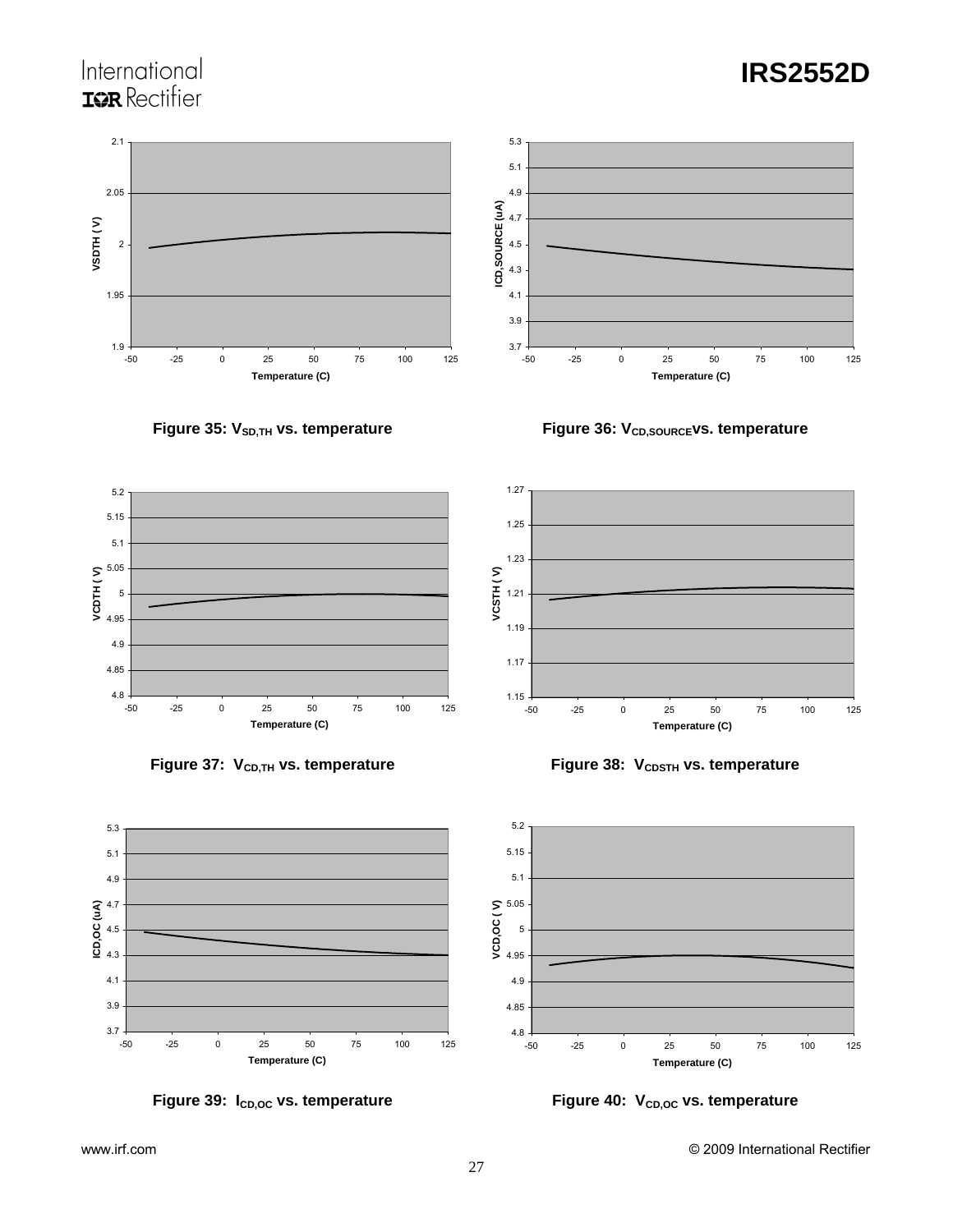# International **IOR** Rectifier

![](_page_27_Figure_2.jpeg)

**Figure 41: DC<sub>MIN</sub> vs. temperature <b>Figure 42: f**cR vs. temperature

![](_page_27_Figure_4.jpeg)

5

![](_page_27_Figure_6.jpeg)

![](_page_27_Figure_7.jpeg)

![](_page_27_Figure_8.jpeg)

![](_page_27_Figure_9.jpeg)

4.95 4.9 4.85 VDIM\_SS (V) **VDIM\_SS ( V)** 4.8 4.75 4.7 4.65 4.6 4.55  $4.5 +$ <br> $-50$ -50 -25 0 25 50 75 100 125 **Temperature (C)**

![](_page_27_Figure_11.jpeg)

![](_page_27_Figure_12.jpeg)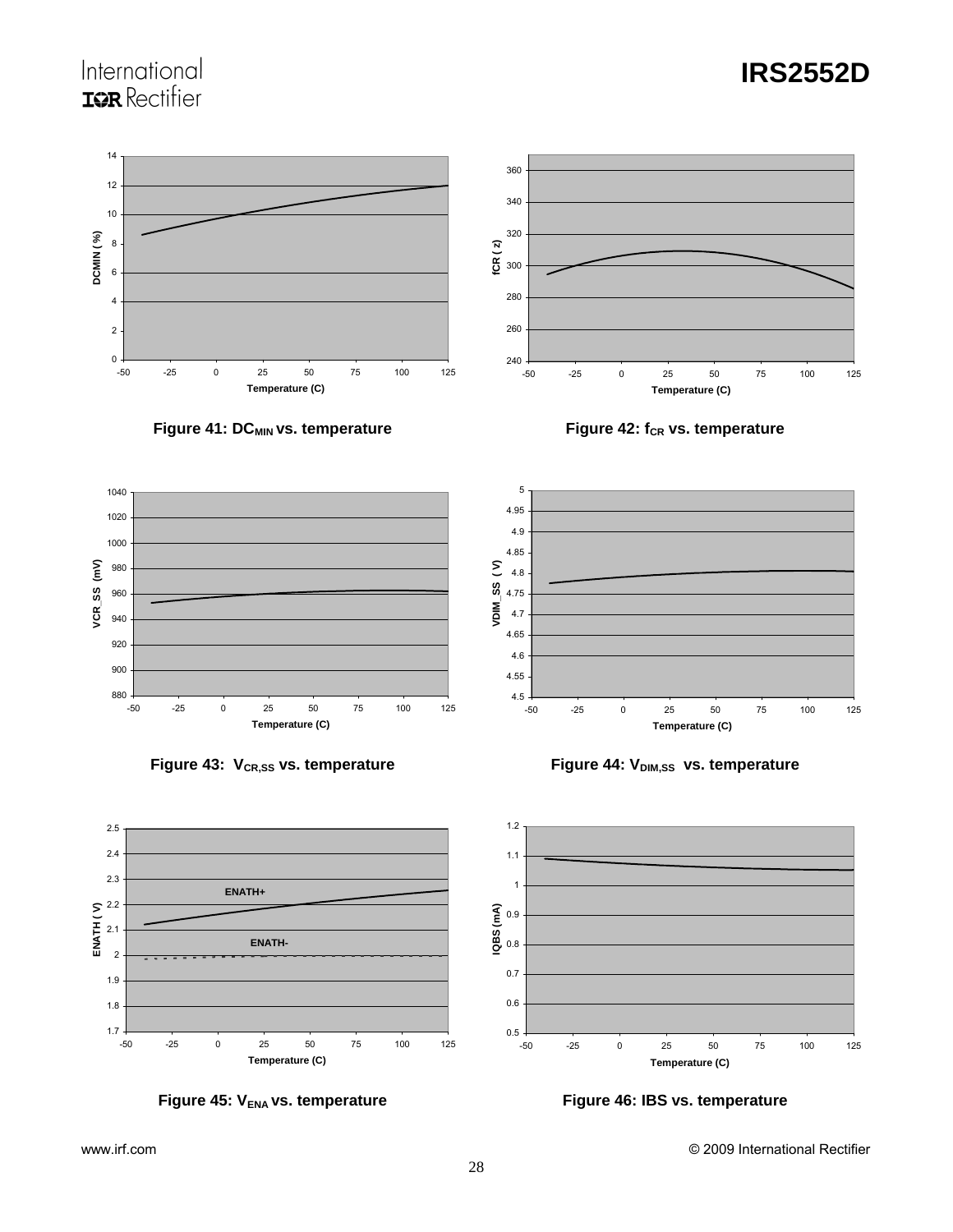## **Package Details: PDIP16 and S016N**

![](_page_28_Figure_3.jpeg)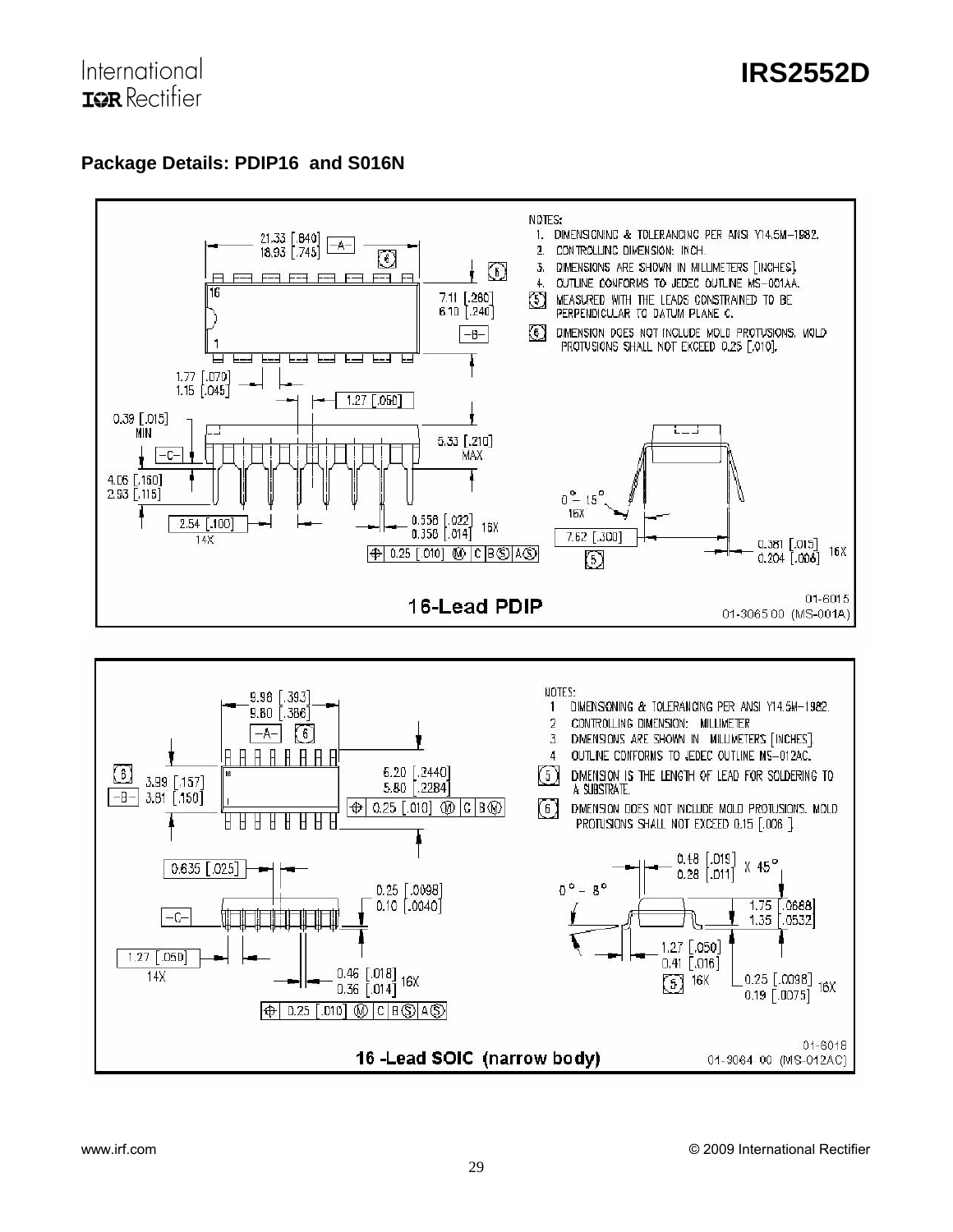# **Package Details: SOIC16N, Tape and Reel**

![](_page_29_Figure_3.jpeg)

#### CARRIER TAPE DIMENSION FOR 16SOICN

|      |       | Metric<br>Imperial |       |       |
|------|-------|--------------------|-------|-------|
| Code | Min   | Max                | Min   | Max   |
| A    | 7.90  | 8.10               | 0.311 | 0.318 |
| в    | 3.90  | 4.10               | 0.153 | 0.161 |
| C    | 15.70 | 16.30              | 0.618 | 0.641 |
| D    | 7.40  | 7.60               | 0.291 | 0.299 |
| Е    | 6.40  | 6.60               | 0.252 | 0.260 |
| F    | 10.20 | 10.40              | 0.402 | 0.409 |
| G    | 1.50  | n/a                | 0.059 | n/a   |
| н    | 1.50  | 1.60               | 0.059 | 0.062 |

![](_page_29_Figure_6.jpeg)

#### REEL DIMENSIONS FOR 16SOICN

|                         | Metric |        | Imperial |        |
|-------------------------|--------|--------|----------|--------|
| Code                    | Min    | Max    | Min      | Max    |
| $\overline{\mathsf{A}}$ | 329.60 | 330.25 | 12.976   | 13.001 |
| B                       | 20.95  | 21.45  | 0.824    | 0.844  |
| $\overline{\text{c}}$   | 12.80  | 13.20  | 0.503    | 0.519  |
| D                       | 1.95   | 2.45   | 0.767    | 0.096  |
| E                       | 98.00  | 102.00 | 3.858    | 4.015  |
| $\overline{\mathsf{E}}$ | n/a    | 22.40  | n/a      | 0.881  |
| G                       | 18.50  | 21.10  | 0.728    | 0.830  |
| F                       | 16.40  | 18.40  | 0.645    | 0.724  |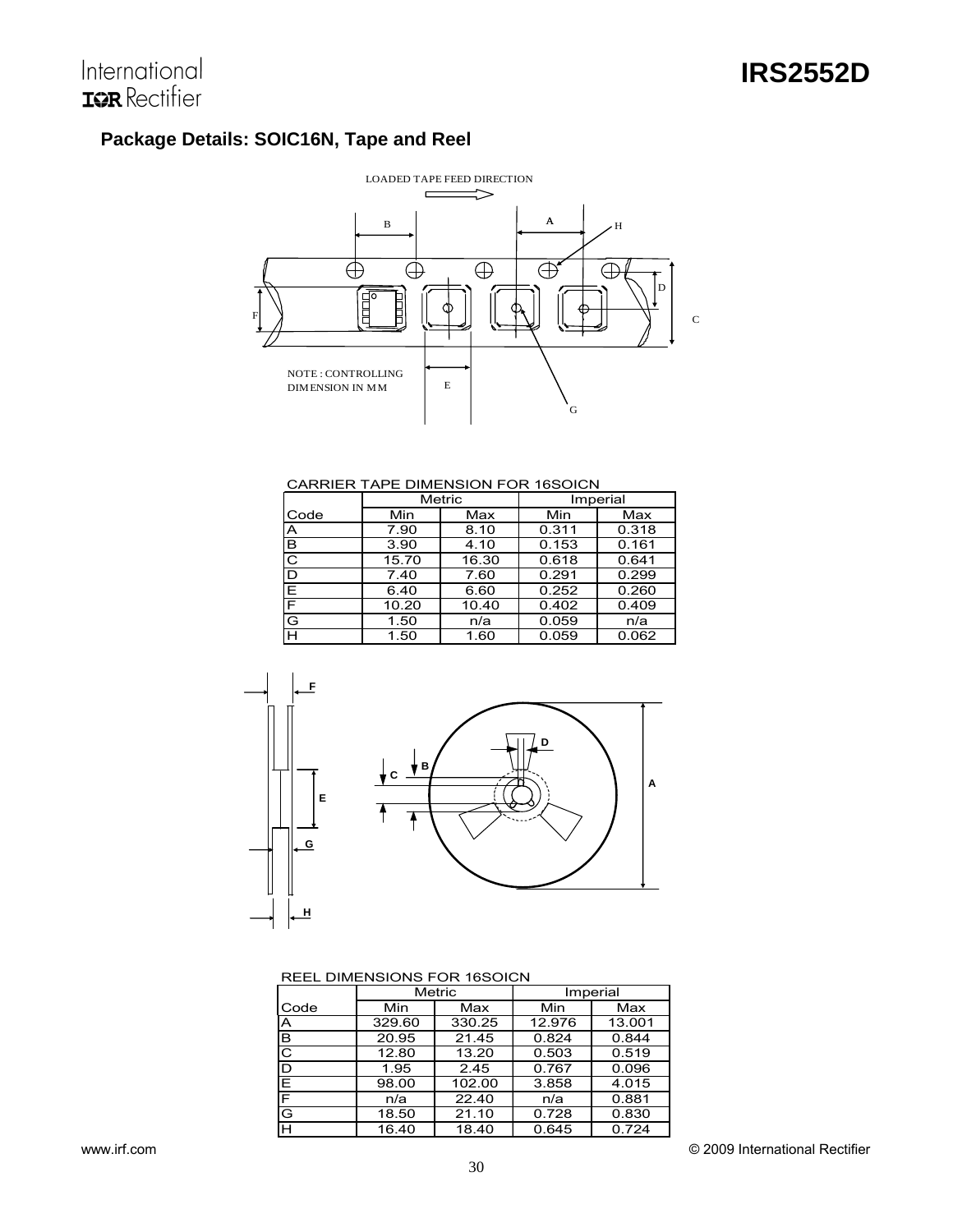![](_page_30_Picture_0.jpeg)

# **Part Marking Information**

![](_page_30_Figure_3.jpeg)